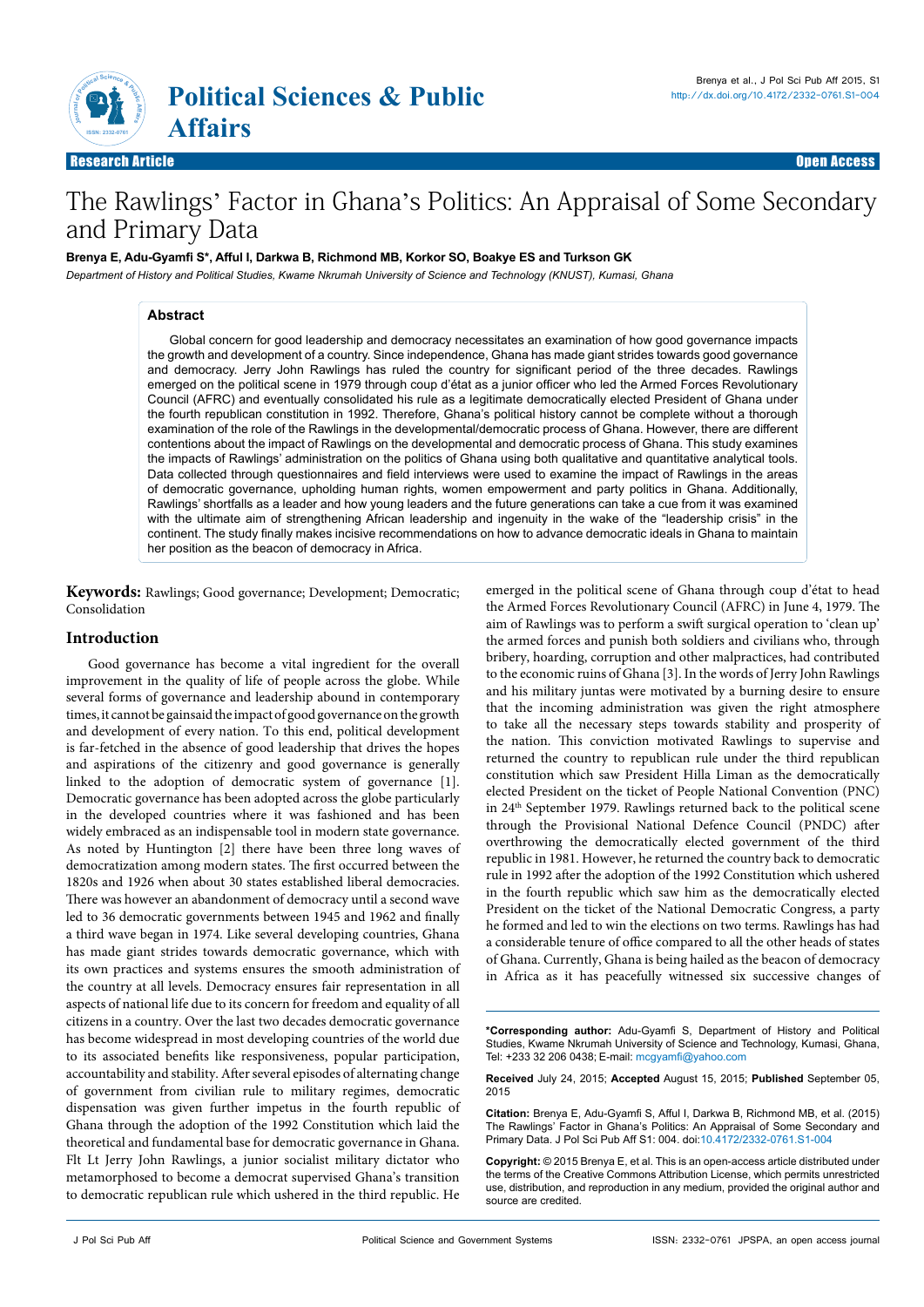Page 2 of 14

governments through the ballot box. The current stability enjoyed by the country and Rawlings transition from a socialist military dictator to a democrat to return Ghana to democratic government raises an academic curiosity on factors that influenced the metamorphosis of Rawlings and his role in sustaining democracy in the fourth republic. It is against this background that this paper examines the political experiences, systems and methods of state governance as well as the personal leadership qualities of the Rawlings to ascertain their impact on the current political dispensation and democratic tranquillity currently being enjoyed in Ghana. Specifically, to it examines how the political leadership of the Rawlings' administration has shaped political development in the country. To that effect, the paper examines the personality and innate abilities of the Rawlings and how it has fostered the formation of political parties in Ghana, assesses the importance and premium the Rawlings attached to certain democratic features such as the independent statutory bodies like the legislature and the Electoral Commission in the performance of their functions, and also examine the extent to which the Rawlings championed the course of women empowerment in the fourth republic of Ghana among other things. The postulation is that the study brings to bear the impact of Rawlings on the fourth republican democracy which will help to explain the underlying factors for the peaceful democratic process of Ghana. The core research questions that were of interest to this paper include: what are the contributions of Rawlings' administration to the nurturing of democracy in Ghana's current political dispensation? In what ways did the Rawlings's administration from the PNDC/NDC era contribute to the political development efforts of Ghana? And what is the effect of Jerry John Rawlings's personality and charisma on leadership as far as party politics in the fourth republic is concerned? In addition, the paper also examines the extent to which the Rawlings' administration created an enabling environment for the functioning of democratic institutions such as the legislature, executives, political interest groups and political parties? Specifically, it examines how Rawlings was committed to democracy as well as how he dealt with tribal politics and women empowerment.

## **Impact of external influence on democratization in Ghana**

Modern political institutions are very crucial to the very survival of man as a 'social animal'. This is evident from the fact that in a state of anarchy a country is left to the whims and caprices of the powerful members of society. This therefore resonate the Darwinian notion of the "survival of the fittest" where lawlessness becomes the order of the day. To this end, man throughout the course of human history has devised several systems for containing the "animalistic" inclinations of people through the institution of systems and structures that promote human development and progress. However, in the event of coming together to chart the development path of their citizens, leaders in one way or the other confront themselves in many delicate ways that affect the lives of their followers. Since time immemorial in Africa in general, and Ghana in particular many states were governed by their traditional leaders devoid of any external influence. However it was the advent of the Europeans into the continent of Africa that provided impetus for the spread of modern democratic ideals. That notwithstanding, democratic principles were implicit in the political organisation and relationship between chiefs and their subjects. Democracy is therefore by no means synonymous with the partisan politics of modern state governance which hinges on such practices as voting, electioneering campaign and the formation of political parties. This partly explains the difficulty the country has to grapple with as a nation gaining ground in the practice of western democracy alien to the socio-political setup of Ghana. It is pertinent to note that many national and international

actors including the World Bank, the United Nations and the United States of America, actively endorse democratic practices in the countries in which they deal with. Generally, the political climate that occurred in the latter part of the third republic and the early fourth republic laid the foundation for accelerating democratic governance in many third world countries. It is as such not out of place to emphasize the contribution of the Rawlings' administration in the Ghanaian socio-political milieu. Before the fourth republic, Ghana had witnessed several changes in government with respect to military rule and civilian rule. For the most part, there is a school of thought that holds the view that the military interventions particularly during the PNDC era represented a backdrop in the development efforts of Ghana. This is based on the fact that the political instabilities which came failed to create a congenial and stable environment for modern enterprises, both private and public to thrive among other things. In contrast though Rawlings's attempt to halt corruption and embezzlement of state funds was revolutionary, it drove home the essence of accountability by public officials. According to Adjei [4] the turn-around in Rawlings' attitude to elections in 1992 was not as a result of his own conviction with respect to the merit of democracy but rather the enormous pressure put forth by the Western governments particularly the United States of America. This was obviously in the light of the fact that the autocratic tendencies of such client states including Ghana at the time were a "culprits" on the human rights' front coupled with the difficulty of justifying to the voters of donor countries, the colossal sums of money given to such developing countries. The pressure of external actors as an important force in the shift towards democracy cannot be gainsaid because democratic reforms were used as a condition for economic assistance. Moreover, the recent expansion of democracies across the globe has also been linked to a country's level of economic development. It is generally perceived that democracy is most viable in relatively wealthy countries, or conversely, that poverty is a serious impediment to sustaining democratic governance [5]. At the same time, a country's ability to reduce or eradicate poverty is linked to the adoption of good governance which is also associated with the adoption of democratic system of governance [1]. Therefore, Rawlings effort in returning Ghana to democratic rule was to attract the essential economic assistance to address the economic hardships the country found itself in the 1980s.

## **Methodological issues**

The research covers the Kumasi Metropolis with particular attention to the Kwame Nkrumah University of Science and Technology (KNUST). Kumasi presents itself as an ideal setting to gain deeper insights into the impacts of Rawlings due to the generally weak popularity he has enjoyed from the region to this day. In attempting to find out the impact of Rawlings the study limited itself to the responses from the questionnaires and interviews administered in Kumasi. The authors' elucidations are a bit geographically specific. Therefore, the possibility of the findings from questionnaire survey beyond Kumasi differing from the outcomes of this paper is not in full doubt. Besides, the contextual scope and theoretical base of the research evolved around the democratic leadership of the Rawlings's from 1992 where the nation nurtured its constitution for deepening democratic governance in Ghana. Nonetheless, the synergies between the Rawlings' Armed Forces Revolutionary Council (AFRC) / Provisional National Defence Council (PNDC) and the National Democratic Congress (NDC) will not be wished away in explaining how the former shaped democratic governance and political development in the country. To this end, the theoretical ideas that formed the basis for the research was grounded in democracy and its associated derivatives such as accountability, popular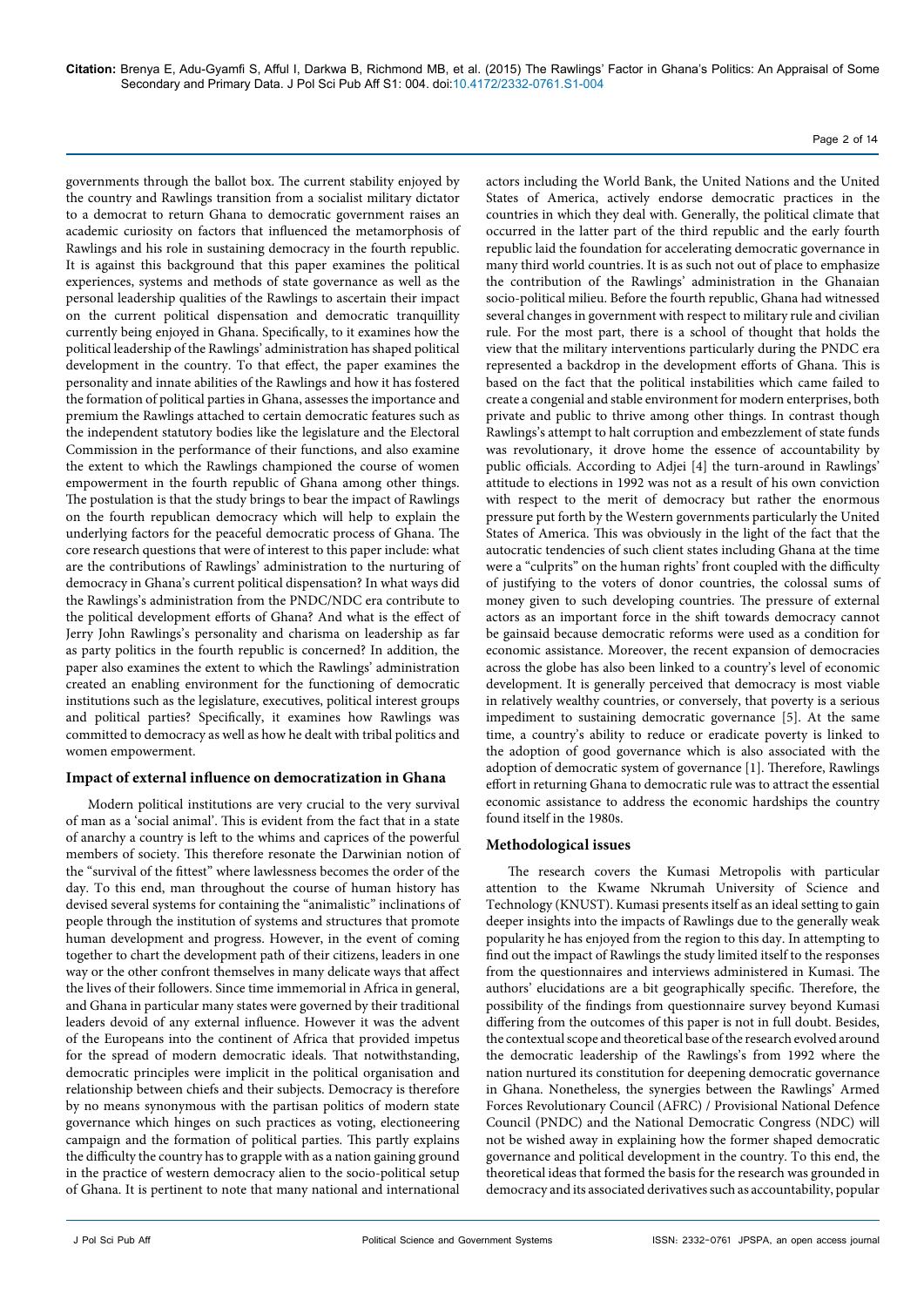participation, responsiveness, political leadership, decentralization, political stability and capabilities. Rawlings's impact on Ghana's fourth republic was also scrutinized taking due cognisance of these tenets of democratic governance and how these developments have shaped political theory and practice in Ghana.

Data for the research work was obtained from primary and secondary sources. The primary data was gathered through semi – structured questionnaires and interviews bearing in mind respondent's background information as well as their knowledge, views and experience on the impact of Rawlings on Ghana's politics in the fourth republic. The primary data was complemented with secondary information pertinent to the study. This was derived mainly through the review of articles, journals, books, internet sources and other research materials (published and unpublished). The interviews dug in-depth information from knowledgeable persons such as lecturers, political figures and former statesmen of Ghana. Interviews were conducted in Twi- the main dialect in the study area - and later translated into English for the purpose of the analysis. Descriptive, explorative and cross-sectional surveys were used to solicit the respondents' view on the topic to provide a detailed report on the background of the situation and also become conversant with basic facts, settings and concerns. For the purpose of the study, the target group was the Kumasi Metropolis as well as KNUST. The choice of the afore-mentioned study areas was to consider how respondents from both areas assess the impact of Rawlings on Ghana's political arena. The study made use of both probability and non-probability sampling techniques. In probability samples, all people within the research population have a specifiable chance of being selected. According to Dawson [6] these types of sample are used if the researcher wishes to explain, predict or generalize to the whole research population. Under this the simple random sampling technique was employed. In view of the exploratory nature of the study, purposive sampling was also used with regard to the non-probability sampling for in-depth information about the topic. The purpose is less to generalize to a larger population than it is to gain a deeper understanding of types [7]. A total sample size of one hundred and twenty (120) was used for this study. This included seventy (70) respondents from the Kumasi Metropolis notably Asafo, Adum, Bantama, Oforikrom, Asawase, Ayeduase and Asokwa. Fifty (50) students from the various departments under the Social Science Faculty, KNUST, also represented the student population on campus. The quantitative data from the field in the form of questionnaires was analyzed using simple descriptive statistics. To this end, percentages, frequencies and cross-tabulations were used. With respect to the data collected, tools like bar charts, pie charts, tables, were employed to graphically portray the relations between variables studied, with the help of Excel. The instrument for analysis was the Statistical Product for Service Solution (SPSS). The analysis of qualitative was also done through careful examination, with trends and contrasts identified, summarized and presented in the form of quotations.

## **Glimmer of leadership in Jerry John Rawlings**

Jerry Rawlings was born in Accra of a Ghanaian mother and a Scottish father on 22<sup>nd</sup> June 1947. His name later became Jerry John Rawlings when he enlisted in the Air Force in 1967 [8]. Contemporaries are of the view that Rawlings' qualities as a leader showed from an early age. He would not tolerate bullying and he readily came to the defense of any 'underdog' who was mistreated by his or her classmates [8]. Rawlings had since early childhood been preconceived with the idea that people in authority should portray the highest standards of integrity. He soon came to realize the opposite where such people were amassing wealth for their own ends at the expense of the ordinary

Ghanaian on the streets.

#### **Brief history of political development in Ghana**

It is pertinent to note that over ninety percent of today's developing countries were colonial possessions of Western powers at one point in time or the other. In addition, the democratic governments of many post colonial developing countries were overthrown by military interventions or became one-party states at one point in their history and this obviously had a toll on political and economic development in general. The year 1979 marked a major change in Africa following the demise of the continent's most corrupt and tyrannical regimes that of Bokassa in the Central African Republic, Nguema in Equatorial Guinea and Amin in Uganda [8]. This was the point in time where military rule under Rawlings took the necessary steps to give back power to a democratically elected government. In analyzing leadership competence, Decrane asserted that there are four fundamental qualities that have remained constant over time: character, vision, behavior and confidence [9]. He observes the leaders that need to be followed are the ones who can spark the imagination with a compelling vision of a worthwhile end that puts people beyond what is known today, and translate that idea into achievable objectives. According to Apter, there are two models of leadership namely 'secular libertarian' or pluralistic systems and 'sacred-collectivity' or mobilizing systems. The 'secular-libertarian model entails a diversified leadership and power, compromise and bargaining as typified by a liberal democracy such as the United States of America. The sacred-collectivity model is characterized by personalized and strong charismatic leadership, political religiosity and the organization of a mass party. This therefore reflects the leadership aura of Rawlings in mobilizing the masses particularly the youth in rallies and demonstrations, a leadership quality that engendered grass-roots participation in the Ghanaian political arena. As noted by Shillington [8] upon handing over power back to a new civilian leader, there was little doubt among Ghanaians that Flight Lieutenant Rawlings had been the most wildly popular Head of State since Nkrumah in his earlier years. This is backed by his formation and organization of the National Democratic Congress (NDC) as a widespread and important political party in Ghana. Almond put forward that a political system achieves a higher level of political development when it improves in any of five key capabilities namely extractive, regulative, distributive, responsive, and symbolic. In the extractive sense, Rawlings ability in utilizing human and material resources from the environment was outstanding. This was because he commanded greater heights in mobilizing the people for development and civic responsibilities such as communal labour and demonstrations against the corrupt and ineffective governments that ruled the country. In terms of the regulative capabilities, Rawlings' military inclinations aided albeit sometimes harsh in controlling individual and group action where expedient. This instilled some form of discipline and social order among Ghanaians with regards to the limits of one's freedom if there was any, and the exercising of one's right. Whereas in hindsight political experiences have been marred by severe tensions and unhealthy battle of words between political parties coupled with the overly uncouth insults leveled against political leaders, the same could not be done during the Rawlings era. The distributive capability demands the allocation of values through the specialized institutional structures and procedures that will facilitate development. In this sense, Jerry John Rawlings created some key institutions to allocate national resources to ensure equity in the sharing of the 'national cake'. Nonetheless the way and manner with which this distribution of developmental benefits in line with those he appointed to supervise and control the allocative machinery also signaled a dent on his capabilities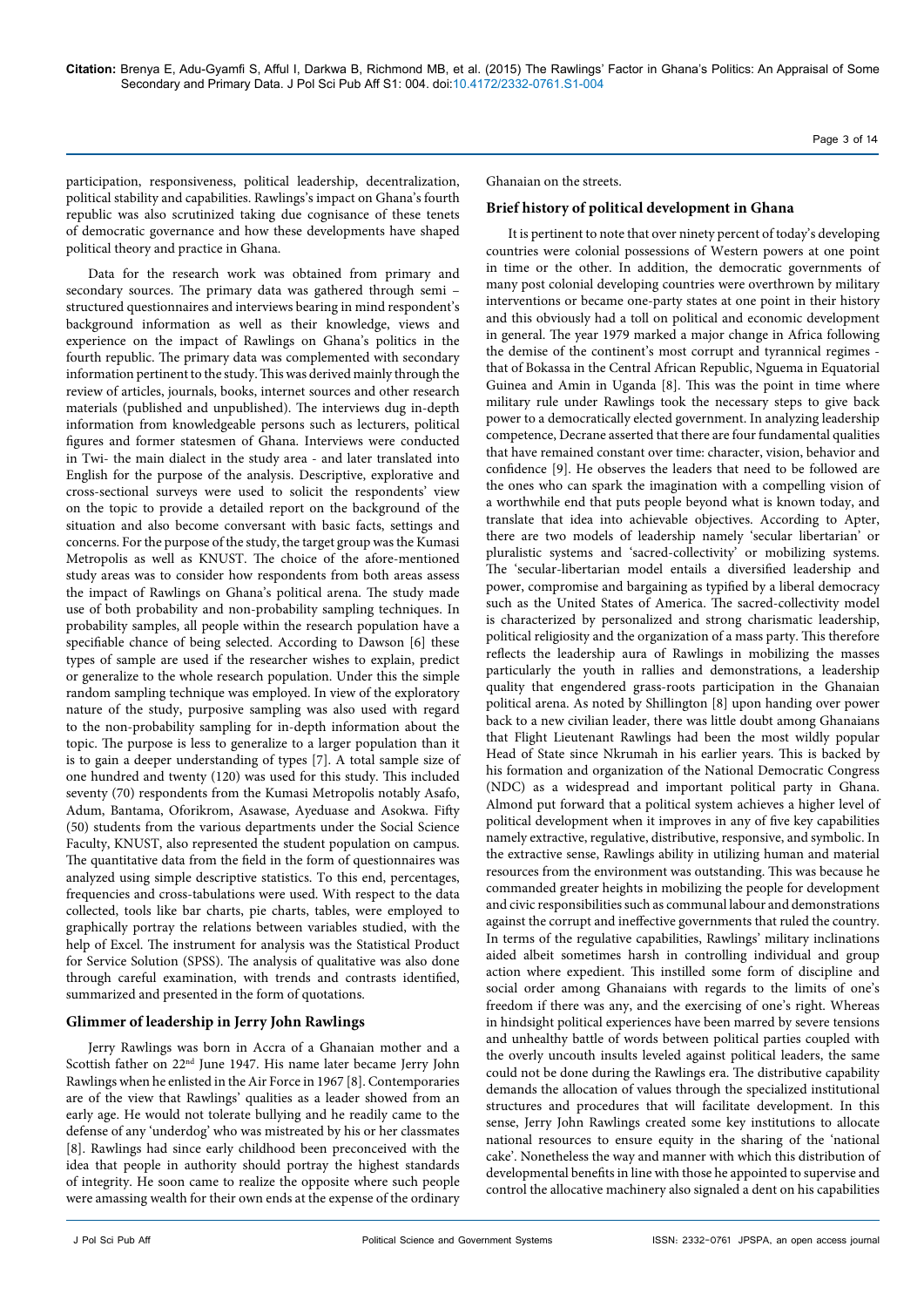as a leader. This is because with the level of trust people reposed in him for fighting against corruption and his preconception with socialist ideals, one would have thought that indeed he will identify with the have-nots in society. Yet in due time, the state structures he created became partisan and a 'milking ground' for his cohorts. Concerning responsiveness, there is the need for political leaders to make informed decisions and policies that reflect the felt needs of their citizenry. After conceding to hand political authority to Hilla Limann considering public outcry from Ghanaians and the International community, it cannot be gainsaid how Rawlings expedited action to react to the demands of Ghanaians for value allocations towards civilian rule. However the Rawlings administration inevitably superimposed some decisions on Ghanaians which left much to be desired. The symbolic aspect of Almond et al. 'capabilities analysis' focuses on manipulating meanings and giving out non-material rewards and values. This was evident in Rawlings' response to public officials and ministers of state who were highly loyal to him and his cause. For such people irrespective of their qualification and academic background were absorbed into mainstream governance despite their ineffectiveness for such positions. Harman notes that "Leadership requires a value orientation that should be accepted, adopted and then translated into a vitalizing vision". The leader, he concludes, is then responsible for articulating the kind of vision that the community validates based on the leader's perception.

## **The Ghanaian economy and Rawlings**

Ghana like many other Sub-Saharan countries in view of the international economy has become highly dependent on Western financial aid. Successive governments in Ghana have over the years grappled with the problem of delivering sustained economic growth to better the standard of living of the masses of people. Nkrumah's struggle for economic reliance after independence through some form of socialist central control of the economy laid the foundations for a new African economic order [8]. This caught up with other African leaders particularly those who were capitalist oriented. Governments in the developing countries in line with state-led development were regarded as the primary agents of development, notably for improving the material well being of all their citizens [10]. Adedeji [9] asserts that one of the most distinctive characteristics in Ghanaian politics was the Rawlings' regime commitment to liberal economic reform after 1983 which changed its commitment to PNDC's original mandate. Before the implementation of Ghana's ERP, the Rawlings regime pursued radical economic redistribution policies by courting the support of low-income classes. According to Shillington [8] hoarding of goods was outlawed and rock-bottom price controls were strictly enforced in all the major markets in the country during the Rawlings era as chairman of the Armed Forces Revolutionary Council (AFRC). Rawlings, unlike many other leaders in Ghana's history, subsequently led the country through the difficult years of economic recovery and succeeded in giving back to Ghanaians their national pride. Ghana's liberal economic reform was therefore implemented under Rawlings's authoritarian rule throughout the turbulent years of the Structural Adjustment Programme and widespread famine that hit the country in 1983. Chazan cited in Adedeji [9] gives more meaning to this viewpoint when he asserted that "without Rawlings' strength of character and unwavering determination, Ghana would not have survived the Economic Recovery Programs (ERPs) of the 1980s put in place by the ruling Provisional National Defense Council (PNDC). Despite many failings, Rawling sespoused a vision of what Ghana ought to be to sustain Ghana's economic growth and political stability, a rare phenomenon for leaders in developing sub-Saharan states.

## **The aftermath of Ghana's nation-state, ethnicity and the Rawlings factor**

The nature of partisan politics in Africa and Ghana in particular after the colonial regime, has seen successive governments playing the ethnic card as a means of attaining political power. The colonial apparatus realizing the drive to achieve political unity and social stability in most part of Africa made it expedient to create nationstates which usually came from different ethnic, linguistic and religious background. To expand its base, colonialism brought together diverse peoples to form larger political units. Thus, in Ghana the Ashanti, Ewe, Ga, Dagomba, and other groups were 'unified' under British rule [11]. With the centralization of power it was inevitable that the different ethnicities would compete for access to and control of the newly created state, even though social classes also struggled for similar objectives [11]. It was against this backdrop that made the fight for independence to be divided along ethnic lines, a situation that sought to mar the very nature and future of Ghana's political atmosphere. As noted by Adedeji [9] an aspect of the political hurdle for the Rawlings regime was how to balance ethnicity and political and economic outcomes in Ghana. This necessitated Rawlings to drum up support from several ethnic groups in the country notably the Ashantis, Adangbes and Ewes. Mikell cited in Adedeji [9] noted that since effective political control in Ghana necessitates broad support and policies separated from ethnic, regional or economic favoritism, Rawlings attempted to build ethnic cooperation by emphasizing the irrelevance of ethnicity in constructing a strong Ghana; and, to some extent, he succeeded in doing just that. On the other hand, the excesses of Rawlings' PNDC reflected severe polarization in the Ghanaian socio-political milieu. As evidenced by Agyemang-Duah [11] there were widespread perception that the PNDC had become the preserve of the Ewes, and that they were bent on depriving others from access to state power. Indeed, most of the military atrocities during the revolution were said to have been inflicted by this one group against those unsupportive of the regime. This situation therefore signified a backdrop against political unity given the increasing divisiveness that prevailed in the PNDC era especially in the first five years. As Adjei [9] observes, political tolerance in Ghana was bent to come to an end following the PNDCs policy of entrenching political power within the Ewe tribe which makes up about only six percent of the population and at the same time appointing more Ewes to higher positions than their numbers in the overall population. Adjei further emphasizes that an indication of the general resentment of Ewe domination among other tribes during the PNDC era was the ban on the November 1988 issue of the New African Magazine, when Baffour Ankomah criticized the large numbers of Ewes appointed to all the lucrative and prestigious jobs in the country. At this juncture it could be seen that the preference of the PNDC for people from the Ewe tribe was never in doubt perhaps given Rawlings's maternal 'roots' from the Volta region.

## **The functioning of specialized political structures in the Rawlings era**

In modern democratic dispensations most of the key political functions are performed by complex, organized and highly specialized political institutions such as the legislature, judiciary, political parties and political interest groups. According to Diamond et al. [5] there is growing interest by researchers in recent times in refining theories that spell out the necessary and sufficient conditions for enhancing the strength of democratic political institutions, popularized as the 'consolidation' of democracy. More often than not the actions of these institutions are steered by bureaucratic principles such as efficiency,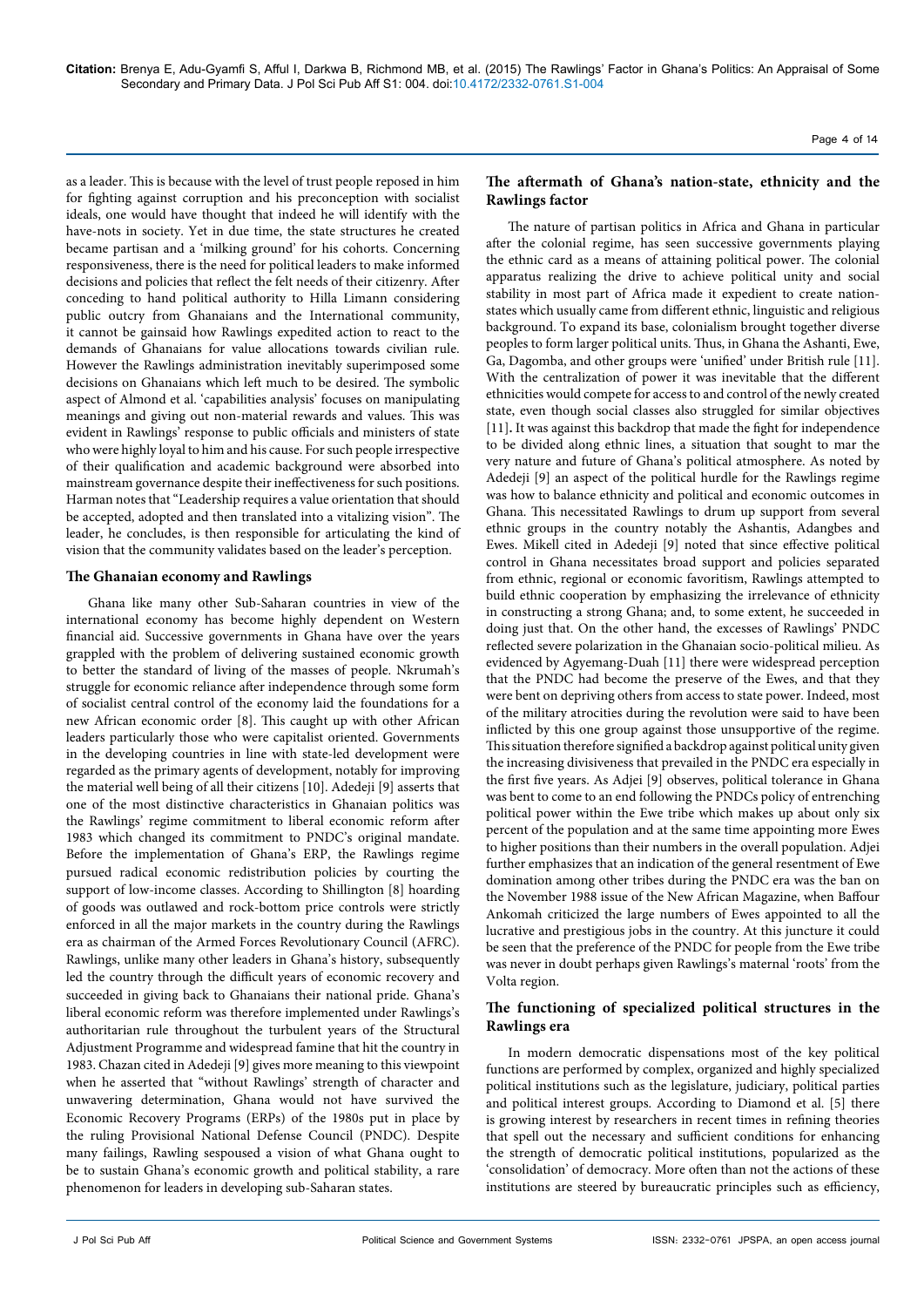rationality and consensus building. According to Gyimah-Boadi and Rothchild [12] civil liberties refer to procedural safeguards against public violations of individual freedoms and rights guaranteed by the basic laws of a given society. These are usually subsumed under the phrase "due process of law," whereby no person shall be unduly deprived of his or her life, liberty, or property. To this end, the AFRC's introduction of extra-legal institutions such as the establishment of public tribunal and special military tribunals raised accusing fingers at the possible future of Ghana's civil liberties which despite British rule had been a cornerstone of the Ghanaian traditional political setup. That notwithstanding the tribunals at the time allowed judge advocates and the representation of an attorney in court proceedings. After her condemnation against the execution of former heads of state during the June 4<sup>th</sup> revolution, Elizabeth Ohene, the literary editor of the *Graphic* came under public scrutiny particularly from the university students at the time. In an article published in the *Graphic,* Ohene argued that 'Death' was not the answer and that any further executions will brutalize the entire citizenry [9]. Contrary to public opinion for Ohene's head Rawlings valued her courageous stand and recommended her promotion as the editor of the Graphic. This single act though declined by Ohene, scored Rawlings very high in terms of upholding the freedom of the press regarding his military inclinations. Nonetheless, his attempt to also promote Ohene to the editorship of the Graphic could also be seen as an intrusion into the workings of the press, the fourth arm of government whose independency in modern day governance remains critical for development. Again, after the Limann administration was ousted in the course of the 31<sup>st</sup> December Revolution, Rawlings dealt a heavy blow to Ghana's nurturing democracy. To this end he announced the suspension of the Third Republic Constitution of 1979, the dismissal of all members of the PNP government, the closure of parliament and the banning of all political parties [8]. As pointed out by Adedeji [9] the political wrangling between the PNDC-led government of Rawlings and other political organizations in Ghana almost derailed the movement toward economic reform and democracy during the 1980s and 1990s. Despite the violent nature of military governments in Ghana's political history, there is a broad sense of legal liberalmindedness particularly the earlier regimes that preceded Rawlings in 1982. As buttressed by Gyimah-Boadi and Rothchild [12] these earlier regimes did not appear to pose a fundamental threat to the traditional role of the judiciary-with the possible exception being the Supreme Military Council (SMC-I) during the high point of the Union Government campaign to discredit the opposition and its leadership. Besides, Rawlings' PNDC leveled serious attacks on the existing legal system in the country with the inception of the public tribunals. Those who supported the entrenched legal system were regarded as "counter revolutionary." The Ghana Bar Association was reported to have been attacked by two pro-PNDC organizations for its boycott of the extralegal "Peoples' Tribunals" as being "guardians of our neo-colonial institutions of government" and as being associated with "discredited courts of corruption, injustice, and secret societies [12]. It is therefore clear in hindsight that Rawlings had in mind and made an intended effort to subject the legal system at the time to a populist and politicallyoriented tone that favored the dictates of the PNDC. In the midst of this confrontation between populist forces and the legal establishment, the country was shocked by then ewsof the kidnap and murder of three high court judges and a retired army officer. On the night of June 30, 1982, gunmen abducted Mrs. Justice Cecilia Koranteng-Addow, Mr. Justice Sarkodee, Mr. Justice Agyepong, and Major Sam Acquah from their Accra homes. While no clear cut evidence linked the murders to the PNDC, it could be seen by Gyimah-Boadi and Rothchild [12] as a result of the general lawlessness that has come to prevail in Ghana since the December 1982 coup and the patent antagonism that supporters of the Rawlings regime (for example, the June Fourth Movement and the New Democracy Movement) have directed toward the professional and managerial classes, and in particular toward the legal profession. Semblance of this anarchy is rife among the lower ranks of Rawlings' NDC in contemporary times as the so-called 'foot soldiers' of the party resort to violence and sometimes destructive behavior in matters for which consensus becomes difficult to reach. In a newspaper interview with the Daily Graphic, of January 21, 1997, Kabrah Blay-Amihere, the Ghanaian president of the West Africa Journalist Association, declared: "Rawlings' AFRC and the PNDC created many wounds and polarized the society. Since he became president in 1992, he never met the opposition or the private press there is need to build bridges. All Ghanaians should be made to feel they belong to Ghana"[9].

Page 5 of 14

#### **Elections and political behavior under Rawlings**

Individuals in democratic environments tend to develop strong identity with the state and the overall political system thereby going beyond the family. This leads to active political roles by people in the political process by way of voters, campaigners, communicators and supporters among others. Citizen's active participation in political affairs in a democracy is crucial and necessary according to Norman D. Palmer since it assures the legitimacy of the system and also strengthens the democratic process. Though epiphenomenal, democratic elections are an important component of any country's consolidation of democracy [13]. After Rawlings took power by a military coup in 1981, no national elections were held until 1992. In 1992, Ghana held both presidential and parliamentary elections. Rawlings, who had initially resisted multiparty politics, was elected a democratic president and his National Democratic Congress (NDC) won an overwhelming parliamentary majority [9] despite the strong non-cooperation from the NPP as regards the election results. In a popular book by the NPP known as the "Stolen Verdict", the concluding remarks expressed the following: The basic, irresistible findings that can be made from the evidence are as follows: (a) there was a deliberate, pre-arranged plan by the PNDC in collusion with INEC, to rig the 1992 November presidential election in favors of the PNDC/NDC candidate, Jerry John Rawlings; (b)vast amounts of public resources were employed by the PNDC to achieve its end; (c) virtually all known electoral offences intimidation of voters, manipulation and pre programming of results, procurement of impersonators, voting by ineligible persons and minors, buying of votes, corrupt dealings with electoral officers, collusive acts by INEC officials, arbitrary opening and closing of polls, non-certification of results were committed by a varied crowd of PNDC officials and agents to achieve the objective of the PNDC agenda; (d) deliberate efforts were made to thwart the genuine expression of the popular will which pointed to a decisive victory for the NPP presidential candidate, Professor Albert Adu Boahen. In order to overcome the dilemmas of broadening its political base, the regime reached out to a diverse group composed of lawyers, professionals, and the 31st December Women's Movement - the most prominent women's group in Ghana, to show its inclusiveness in Ghanaian politics and decision making [9]. This therefore highlights the viewpoint of Samuel P. Huntington when he suggested that the principal political difference between traditional and modern societies lies in the scope and intensity of participation. The PNDC was transformed into the National Democratic Congress (NDC) after the disputed presidential election in December 1992 [9]. The next elections were held in December 1996 and this marked a milestone in Ghana's young democracy. Onadipe stressed that," for the first time in its political history, a civilian administration was able to complete its term of office and also secure a renewed mandate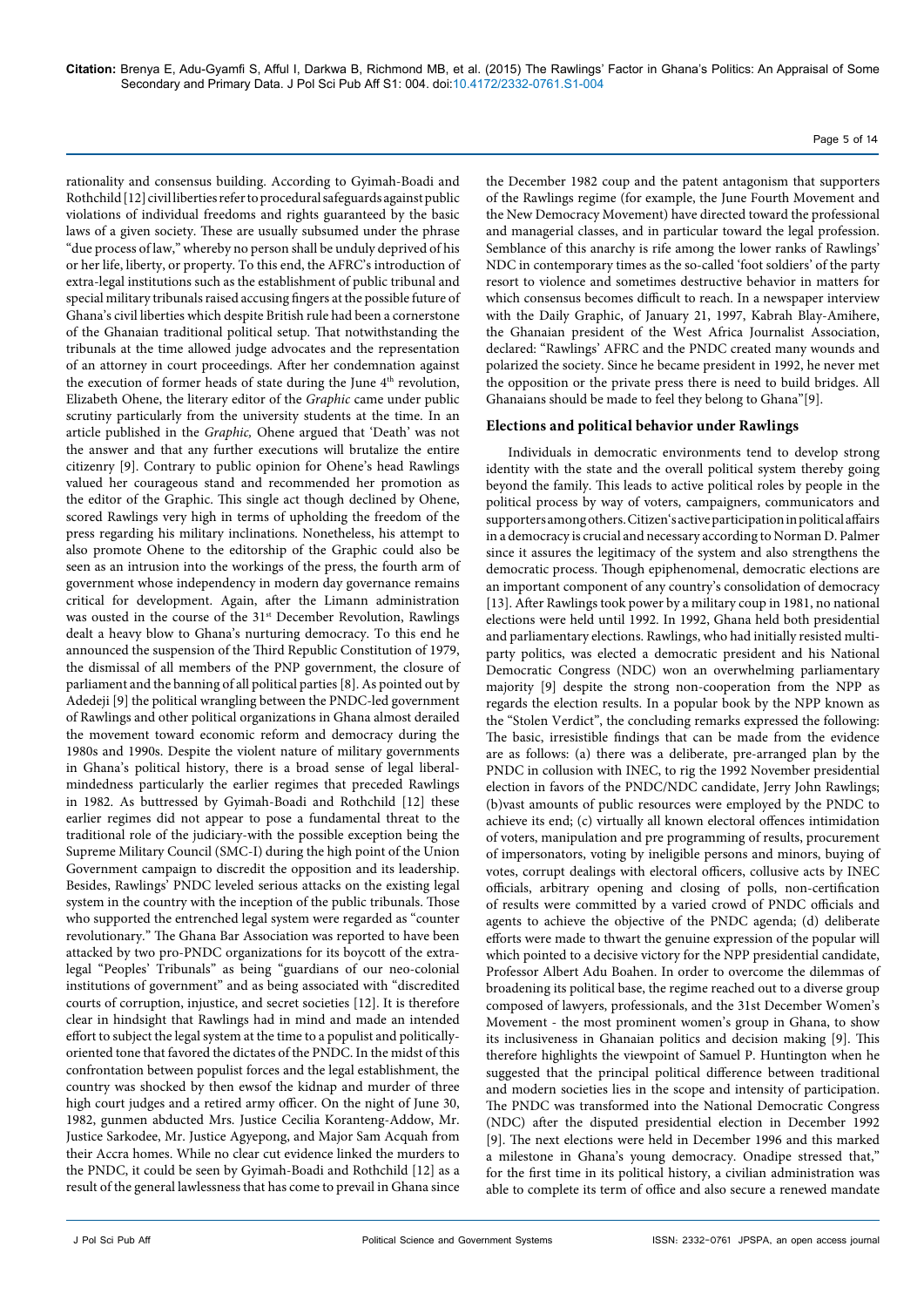democratically. According to him "the simple fact that the incumbent Rawlings administration allowed the electoral process to move on with the opposition adequately represented, speaks volumes of how far political development has come in Ghana. "From the viewpoint of Carbone [14], political parties have been prominent in Ghana's reform process. He further asserts that the formation of the NDC was instrumental to the civilianization of the PNDC ruling group and to the latter's adaptation to competitive politics.

### **Rawlings and the socialist front**

Marxist theorists generally view the existence of class struggle as the cause of human suffering, agony, poverty and mental degradation. Marxist theories in close-knit with the dependency theory is premised on the assumption that the world economy has increasingly become capitalist from the sixteenth century economically exploiting non-Western states. This resonates the idea of socialism in most developing countries particularly in Africa. Like Kwame Nkrumah, Rawlings also had a firm belief and enthusiasm in clamoring for socialism as the way forward for Ghana's political development. Convinced that the increasing economic woes in the country were as a result of his party's lack of commitment to his own view of socialism, Nkrumah ejected many senior members of the Convention People's Party (CPP) including Gbedemah and Kojo Botsion [9]. This therefore ousted key personalities in the party leaving behind a handful of party sycophants to project 'Nkrumahism', the African adaptation of socialism as the principal philosophy for ruling the nation. Hence considering the colossal foreign investments and aid from the 'West' it was not startling the strong resentment and opposition shown by The United States and Britain with respect to Nkrumah's ties with the socialist governments of the then Soviet Union and China. As noted by Shillington [8] the political philosophy of the PNDC was strongly influenced by the model of revolutionary socialism espoused by the former student leaders and radical intellectuals of the June Fourth Movement (JFM) particularly Nicholas Atampugri, Chris Atim and Sergeant Alolga Akata-Pore. Such people therefore articulated the socialist rhetoric of which they convinced Rawlings was a basis for people's revolution. To this end they saw the introduction of the Defense Committees as the means for achieving people's democracy bearing in mind those which existed in Libya and Cuba at the time. Just as most of the first generation of African politicians chose 'socialism' to explain and justify their policies, so 'revolution' has become the rallying cry for the military leaders, even though they have often quickly been content just to 'take over', and not to transform, the previous civilian regime [11]. Rawlings espoused a multi-dimensional concept of leadership in reforming the economy that embodied power, discretion and legitimacy, and his success as a leader was predicated on a two-way relationship that he had with the Ghanaian people [8].

## The June 4<sup>th</sup> revolution

The accomplishments of Rawlings during the 1980s and early 1990s reflect a period officially referred to as the "period of rebirth" in Ghana. For Rawlings those who had disgraced their military uniforms and brought the country to its knees were to account since it appeared to him there was the need for the military to redeem its image and self-respect in future civilian administration [8]. It therefore warranted the need to deal with corruption at the highest level in society. Despite obvious evidence incriminating Acheampong of corruption and abuse of power, he was not put on public trial. Besides two former members of Acheampong's Supreme Military Council (SMC) who had been found guilty of embezzling huge quantities of money from impounded timber in 1977 did not get any court prosecution [8]. These turnout of events inevitably provided impetus for Rawlings at the time to make his move. Among other things, Rawlings' main aim for the attempted coup on the 14th and 15th of May 1979 was to weed out corruption in the 'higher places' of government. As noted by Shillington it was also an attempt to probe the nefarious activities of Syrian and Lebanese businessmen who controlled most of the country's wholesale and import trade at the detriment of the starving masses. To this end Rawlings attempted coup and his acceptance of his misdemeanor which consequently exonerated his men made him a heroic figure that they could draw inspiration from. After being released from prison cell for the attempted coup, Rawlings delivered a famous first public broadcast to the nation. It was a passionate plea for calm in the midst of the turmoil and explosive situation in the country [8]. This is what provided fillip for what went down in the history of Ghana's politics as the June 4 uprising. In view of this the Supreme Military Council were to be replaced by the new Armed Forces Revolutionary Council (AFRC) which assured the citizenry of preparing the ground for a return to civilian rule in due time. As emphasized by Shillington [8], Rawlings made the following remarks during his public speech on Monday, June 4 1979:

*"This is Flight Lieutenant Rawlings. The ranks have just got me out of my prison cell. In other words, the ranks have just taken over the destiny of this country. Fellow officers, if we are to avoid any bloodshed, I plead with you not to attempt to stand in their way because they are full of malice, hatred- we have forced into them through all these years of suppression. They are ready to get it out- the venom we have created."*

To Rawlings the administration of justice in the country was woeful and therefore needed to be looked at considering the dilemma Ghanaian workers had to go through. This affirmed his utterance which remained a key slogan of the June 4, Revolution: "You are either a part of the problem or part of the solution. There is no middle way" [8]. This resulted in a chaotic situation by some groups of soldiers in the capital, Accra who resorted to looting and ransacking shops as well as other business properties. For some group of soldiers, they took immense delight in apprehending their senior officers and subjecting them to various forms of humiliating particularly with the shaving of their heads. The vengeful acts of the soldiers at the time dawned on Rawlings and this occupied his thoughts in channeling their intense passions for doing 'good' with the main aim of picking up the country from the detritus of injustice and corruption that had plagued the nation of its much anticipated development. Owing to this, Rawlings' first official broadcast to the nation as Chairman of the AFRC, on Tuesday 5 June made a direct appeal to the rank and file of military to stop the indiscriminate molestation of their officers since all of them were needed to put the country back on track in the quest to save and restore the integrity of the nation [8]. To this end senior officers like Lieutenant Joshua Hamidu, Brigadier Joseph Nunoo-Mensah and Group Captain Frank Okyne were brought on board in the day-today governance of the country. It is arguably very prudent that this development represented the assertiveness and general ease with which the military got themselves involved in civilian governments particularly in the National Democratic Congress (NDC). This is given more flesh by Shillington [8] when he noted that Rawlings appointed General Hamidu as Liaison Officer between the ministries and the AFRC- in effect a sort of 'Prime Minister' who resided in the Castle, the official seat of government throughout the period of AFRC After agreeing to the presidential and parliamentary elections to be held on June 18 that year, Rawlings agreed to hand over power on October 1. This was to allow him focus on the main task for the revolution which meant getting the system clear of corruption in all areas of the Ghanaian socio-economic and political life particularly the *kalabule* system. This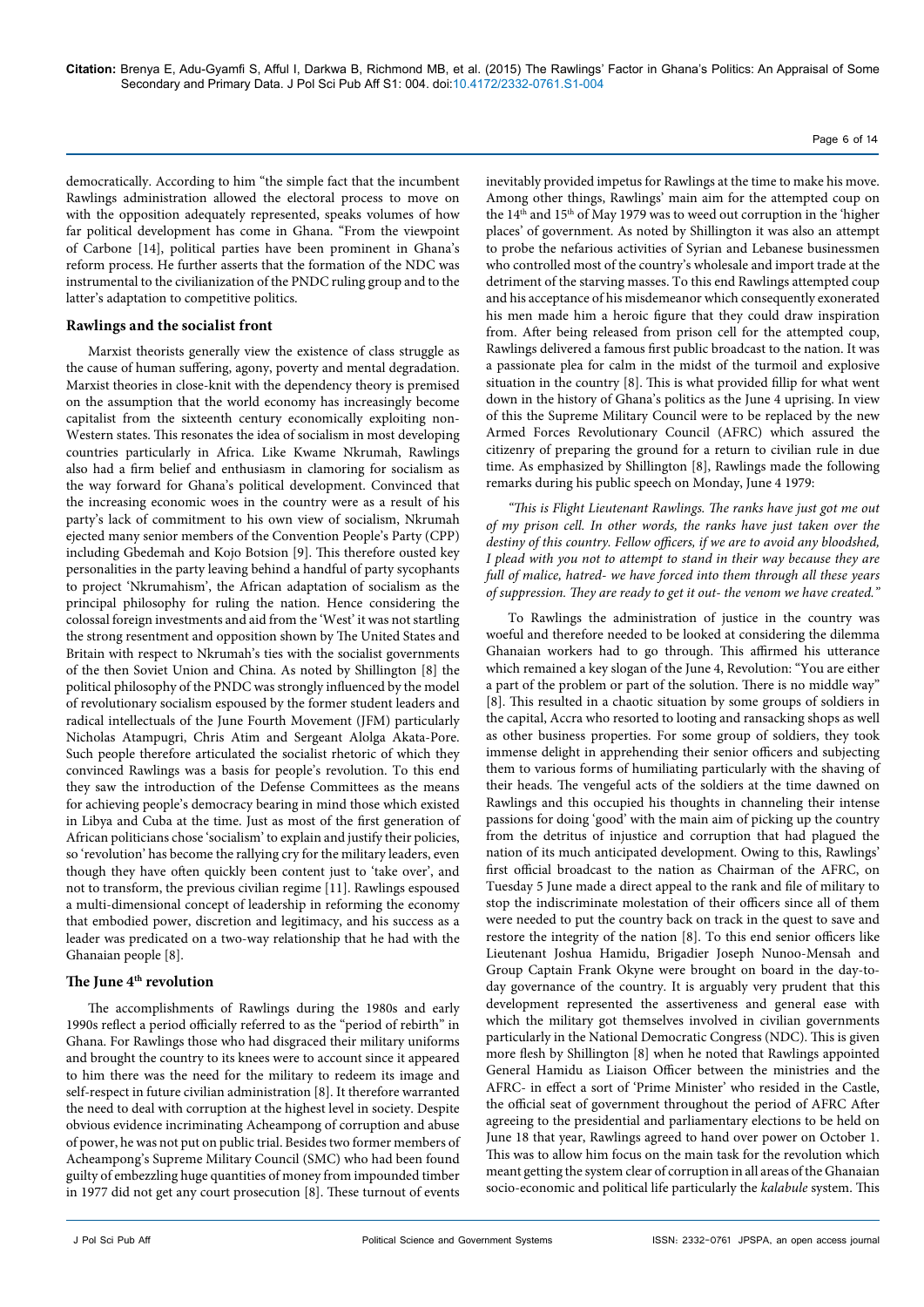principally targeted the traders in the major markets of the country as all goods in the country were to be sold at the official controlled prices given by the AFRC. According to Dapilah [15] Corruption is described as "the abuse of public office for private gain". This implies the public officials and people in government using public office for their own personal aggrandizement. It is "a behavior on the part of officials in the public sector whether politicians or civil servants, in which they improperly and unlawfully enrich themselves or those close to them" [15]. As noted by Shillington [8] throughout Accra and other major cities in Ghana, hoarded goods were seized and sold to the public at controlled prices, store-houses were destroyed and several market women were flogged in public. On the other hand it could be seen that the price controls that came with the revolution despite the violent behaviors of the soldiers was highly welcomed by the poorer section of the citizenry who found it reviving. In the weeks that followed the June 4<sup>th</sup> revolution, execution of former heads of state and other senior military officers in the previous regime became the norm. Given the fact that the university students condemned the leading officers of the previous regime, it was not surprising the overwhelming support they gave to Rawlings and the perpetrators of the executions. A case in point was on the 12<sup>th</sup> of June when a large body of students from the University of Ghana marched from Legon to Burma Camp waving posters which demanded: 'Firing squad for nation wreckers' and 'Let the blood flow!'[8]. First was that of General Acheampong and General Utuka, the former Commander of the Border Guard at the Teshie firing range on 16<sup>th</sup> June. The second execution which took place on the 26<sup>th</sup> of June included General Afrifa, General Fred Akuffo and others like General Kotei and Air-Vice Marshal Boakye. After the turbulent period of Ghana's history in June 1979, Rawlings announced the end of the executions and rather announced that corrupt officers and people in government were to face long prison sentences. This included those who enriched themselves at the expense of the masses during the SMC regimes. According to Institute of Chartered Accountants (ICA) 2005 cited in Dapilah [15], if the institutions of state like the Serious Fraud Office (SFO) and laws like the Procurement Act, Financial Administration Act and the Internal Audit Agency Act were made to work effectively, corruption in the country would be reduced. It could thus be seen that the bringing to book of such public officials has given meaning to the mechanisms for dealing with corruption in current times. The new government also set up public tribunals and special military tribunals bringing to question the effectiveness of civil liberties. A corrupt Commissioner for Foreign Affairs for instance was sentenced to 150 years in prison though special courts typically gave 5, 10 and 15 year sentences [15]. In standing up for the actions of the revolution, Rawlings and his AFRC included special clauses to the new constitution. The overarching provision sought to cover up the deeds of all those involved in staging the coup of June 4<sup>th</sup> and that any act by any subsequent government to retract or alter any actions by the AFRC, especially the judgments of the Special Courts was unconstitutional. Notwithstanding their crude methods in state administration, the AFRC regime chalked some important successes in the Ghana's political history that cannot be gainsaid. For instance in the economic sense, the AFRC slashed inflation almost instantly, bringing prices of goods down to a more appreciable level. Besides agriculture production particularly cocoa was given a major boost with the increase in official prices paid to farmers. With the establishment of a special commission to probe the unpaid taxes, huge amounts of money were recovered for the government together with strenuous efforts to retrieve unpaid debts owed to state corporations. To this end an initial estimate of twenty-three million Cedis was brought into government coffers during the three-month short stint in power [8]. As noted by Adedeji

[9] Rawlings saw his leadership role to be that of a "watchdog" for ordinary people and he addressed problems of incompetence, injustice and corruption. Ultimately, the greatest achievement of Rawlings as far as the revolution was concerned was to spark the interest of the masses in public consciousness as a means of awakening their spirits.

Page 7 of 14

#### **The 31st December revolution of 1981**

On the 31<sup>st</sup> of December 1981, Ghana witnessed yet again another revolution. This time it was not violent and robust as that of the June 4. To this end, Flight-Lt. Jerry John Rawlings on returning to power following the coup d'état of December 31, 1981, set two major goals: the restoration of power to the people and the waging of a "holy war" against corruption. In line with these objectives, he suspended the constitution, banned political parties, detained party leaders, and took a number of extra legal actions [12]. As noted by Dapilah [15], the policy statement of the PNDC in its efforts to fight corruption was "Probity and Accountability" and was thereby re-echoed in the preamble, of the 1992 Constitution. He further asserts that The NDC continued with the policy of probity and accountability in the Fourth Republic to sustain the efforts of the PNDC in their fight against corruption. It is therefore pertinent to note that this development in terms of the review exercise had a far reaching goal in the establishment of the Serious Fraud Office (SFO) in Ghana's Fourth Republic.

Rawlings had this to say when addressing fellow Ghanaians upon seizure of the National Broadcasting House:

*Fellow Ghanaians, as you will notice, we are not playing the national anthem. In other words, this is not a coup. I ask for nothing less than a REVOLUTION- something that will transform the social and economic order of this country. Fellow citizens it is now left to you to decide how this country is going to go from today. We are asking for nothing more than popular democracy. In other words, the people should be part of the decision-making process of this country.* 

This culminated into the creation of people's defense committees in the work-places and in the districts and villages across the length and breadth of the country. This move signaled the demise of the Limann administration which made it imperative for all former ministers to surrender themselves to the police and military authorities [8]. As noted by Gyimah-Boadi and Rothchild [12] under the Provisional National Defence Council (PNDC) Law No. 2 (February 5, 1982), National Investigations Commissions (NICs) were authorized to arrest and detain persons and to freeze their assets provided grounds could be given for such actions. The Local Defense Committees were thus seen as the tool for implementing what Rawlings referred to as the real democracy. To him, real democracy "does not just mean paper guarantees of abstract liberties. It involves, above all, food, clothing and shelter, in the absence of which life is not worth living*"* [8]. It is therefore clear that for Rawlings there was the need for democracy and development as a whole to address the basic needs of the masses particularly the poorer segment of the society. This therefore resonates the basic needs approach which had gained currency in the 1980s as a surety to addressing the development concerns of the developing world. When the PNDC established the People's Defense Committees (PDCs), a system of cooperatives, it became a unique move never before seen in Ghana's political economy (Adedeji, 2001). That notwithstanding, the extremes of the revolutionary zealots created a widespread hostile response as people began to withdraw themselves from the government. The chiefs were alienated, the middle and upper classes and professionals did not feel wanted, and even the students who were supposedly the backbone of the revolution - began to attack the PNDC [11].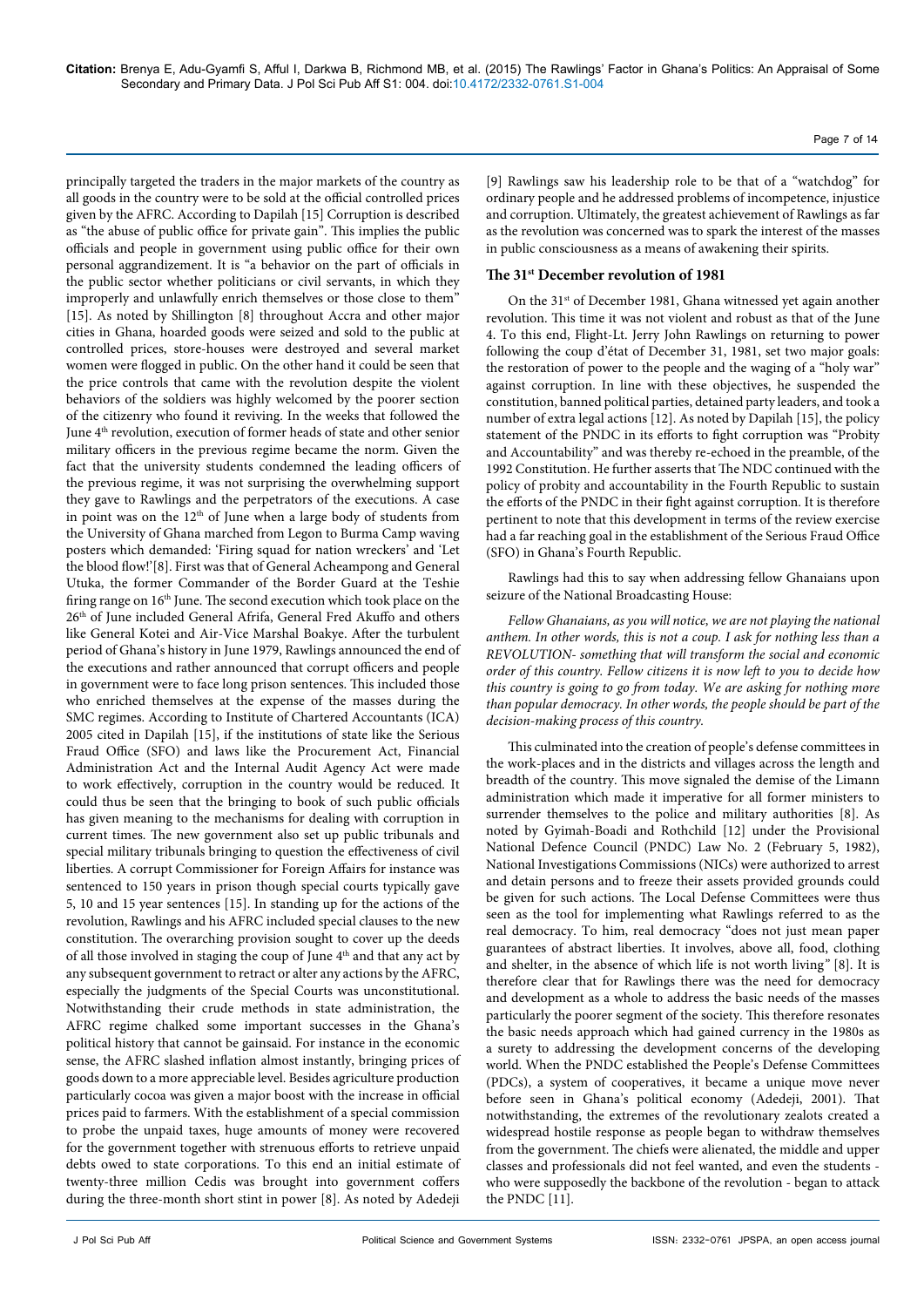## **Decentralization efforts and local development by the Rawlings administration**

As the first country in sub-Saharan Africa to gain independence from the British in 1957, successive governments in Ghana have sought for a more vibrant local government system as part of the country's development efforts Busia. Decentralization is usually referred to as the transfer of powers from the central government to lower levels in a political-administrative and territorial hierarchy. It therefore implies breaking the highly centralized and bureaucratic state system which was bequeathed to most African governments by their colonial leaders. This is buttressed by Antwi-Boasiako when he noted that Ghana's political independence in March, 1957 did little to change the political structures established by the colonial rulers. The creation of the People's Defense Committees as a tool for achieving Rawlings's 'real democracy' to Adedeji [9] signaled the precursor for decentralization policy in Ghana though its implementation was far-fetched. As buttressed by Agyemang-Duah [11] the PNDC in consonance with its overall objectives proceeded to encourage the formation of grass root committees' in an attempt to decentralize national administration. According to Crawford [16] Rawlings set up the Public Administration Restructuring and Decentralization Implementation Committee (PARDIC) in1983to review all the changes and plans of local governance that had been discussed and taken place since independence. After numerous discussions across the country, the "Blue Book" was revised and the result was the promulgation of the Local Government Law (PNDC Law 207) Ghana [17] which later became entrenched in the 1992 Constitution of Ghana as well as the Local Government Act of 1993, Act 462. These documents constitute the principal foundations for the current Local Government System in Ghana. From a different viewpoint, the significant role of chiefs in the modern day governance under the Rawlings also merits considerable attention. It must be said that the participation of chiefs in local governance during the NLC regime was restored with one-third of local government units being nominated to represent the chief and twothirds being made up of elected members [18] though under the guises of chairmen of the Town/Area councils. The one-third composition of chiefs in local government was maintained by successive governments until the Rawlings coup d'état of December 1981 when his government of the Provisional National Defense Council (PNDC) stopped formal representation of chiefs in the District Councils/Assemblies. As was to happen, this action marked a huge dent in Ghana's decentralization efforts considering the significant role chiefs had played in the political development of this country from time immemorial, even before the advent of colonial rule. Nonetheless, Rawlings spearheaded the promulgation of the Local Government Act of 1993, Act 462 which gave birth to Ghana's current decentralization system and the creation of 110 District Assemblies upon leaving office as head of state. This has inevitably enhanced popular participation in the light of bringing government closer to the 'doorstep' of every Ghanaian.

## **Field work and matters arising**

A total number of one hundred and twenty (120) respondents were served questionnaires for the study. This means that given the over twenty million Ghanaian population, the generalisation of the findings herein is quite limited. Nonetheless, it could help offer understanding and empirical findings to the political science literature seeking to explain the impact of Jerry John Rawlings on Ghana's politics in general and the fourth republic in particular. The demographic characteristic of the sampled population is very significant in helping to explain the responses. This is partly because it gives a background understanding

of the various factors that might have shaped the respondents' views and for that matter the responses gathered.

**Gender:** The gender of study subjects is one of the important factors that could help explain how males and females appraise the impact of Rawlings on Ghana's politics in the fourth republic. For instance the later part of the analysis of the responses gathered shows that greater percentage of female respondents than the percentage of male respondents know of particular policies that affected women. This is to be expected considering the fact that those policies had, or were supposed to have direct, if not indirect impact on women. Table 1 below summarizes the gender distribution of the study subjects. From Table 1, it could be seen that about 69% indicating 83 of the respondents were males while 7.5% representing 15 study subjects were females, whiles the gender of 4 respondents could not be determined given that the 4 did not answer the gender question. The distribution follows from both student group and the metropolitan group. This means that the analysis herein made is skewed towards men. For this purpose, percentages would be used to explain how males and females responded to particular questions whenever possible. It is hoped that this option somehow minimizes the bias that is apparent in the analysis.

**Age of respondents:** Out of the one hundred and twenty subjects of this study thirty eight (38) representing 32% were aged between 26 and 35 inclusive. Thirty two falls within the age range 36-45 whiles twenty eight have their ages from 18 years to 25 years. This means that the overwhelming majority which is ninety eight respondents are within the age group 18 years and 45 years inclusive. This number representing about 82% of the respondents is around the mean age range which is within 26-35 years. The remaining 28% are distributed as 46-55 years, 56-65 years, and 66 years respectively accounting for thirteen, six, and two study subjects whiles one respondent did not indicate the age range known for reason(s) unknown to the researchers. The implication of this age distribution which is also depicted by the clustered bar chart in Figure 1 is that ninety one of the respondents lived under one or two of the military regime(s) of Rawlings and witnessed the transition and governance of the early part of the fourth republic [19]. With reference to the student group and the Kumasi metropolitan study subjects thirty eight out of the fifty students and fifty three out of seventy subjects from Kumasi were above the age range 18-25 years. This follows the trend discussed above.

**Knowledge about Rawlings:** Along the above line of reasoning, the researchers gathered that an extraordinary over 99% of the respondents had some form of knowledge about Mr Rawlings. The approximately 1% refers to one study subjects who for reason(s) unknown to the researchers did not respond to this question. Out of the one hundred and nineteen respondents, seventy three forming the majority know Rawlings only as a former president. Seven know him as a former military head of state of Ghana, [20] seven knew him only as the leader of the National Democratic Congress from the year 1992 to 2000. Twenty six of the hundred and twenty respondents however know Rawlings diversely as a former democratic president, junior military officer, military head of state and the leader of the NDC. This result is displayed in Table 2.

| Gender      | <b>Students</b> | <b>Metropolis</b> | No. respondents |
|-------------|-----------------|-------------------|-----------------|
| Male        | 36              |                   | 83              |
| Female      | 10              | 15                | 25              |
| No response |                 |                   | 12              |
| Total       | 50              | 70                | 120             |

**Table 1:** Gender of Respondents.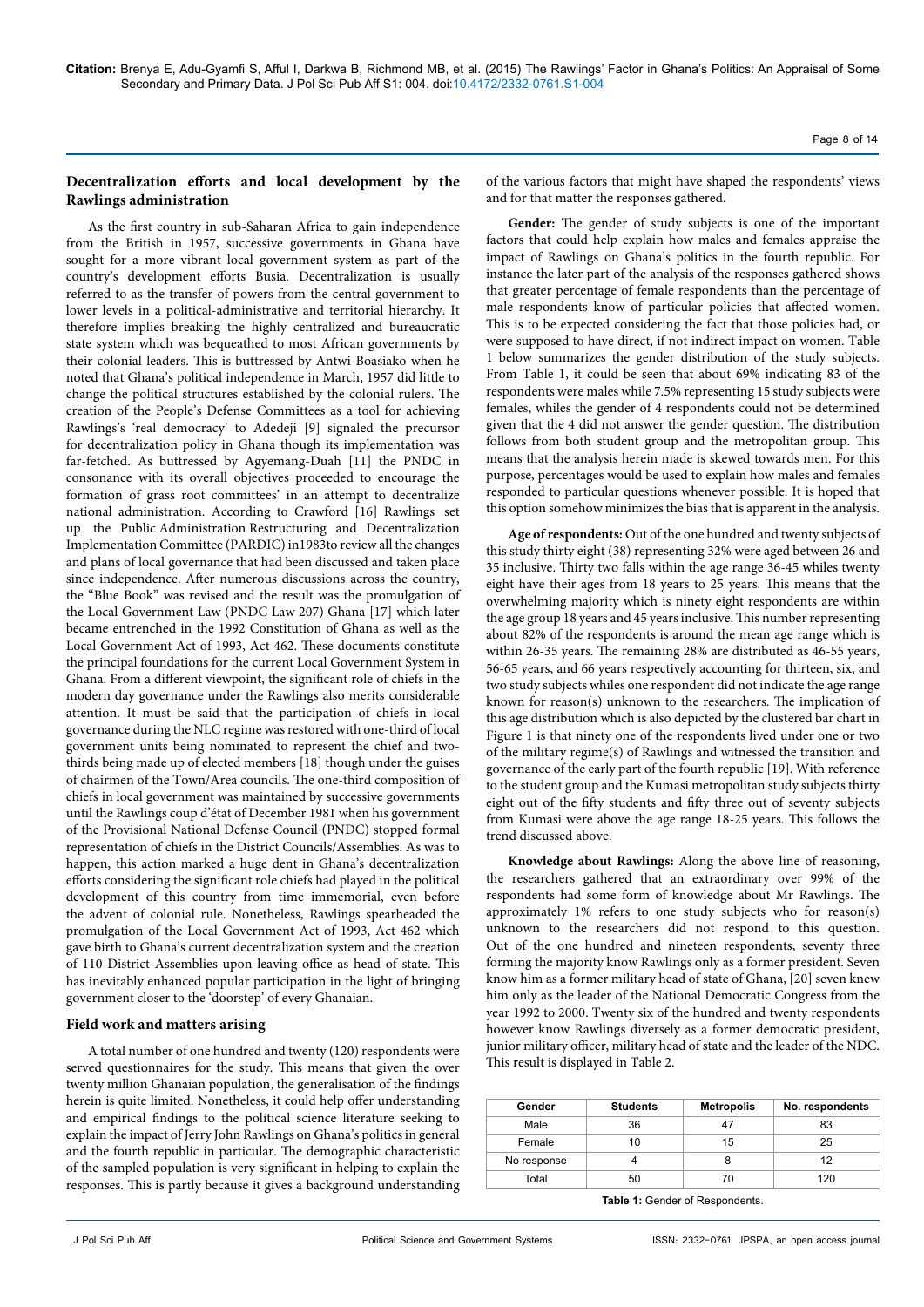

**Figure 1:** Age distribution of respondents.

| <b>Capacity known</b>                                  | No. of respondents |
|--------------------------------------------------------|--------------------|
| <b>Former President</b>                                | 73                 |
| Former military head of state                          | 7                  |
| Former President/Military head of state                | 18                 |
| Junior officer of the armed forces                     | 6                  |
| Junior officer/military head of state/former president | 7                  |
| Leader of NDC 1992-2000                                | 6                  |
| Junior officer and leader of NDC                       | 1                  |
| No response                                            | 2                  |
| Total                                                  | 120                |

**Table 2:** Respondents knowledge of Rawlings personality.

**Definition of good leadership**: Several people have differing ways of defining who a good leader is or should be. This means that there might not be one overarching definition that everyone has subscribed to or accepted regarding the expectations or qualities of a good leader. However, despite the many definitions certain features sometimes commonly emerge. The following key words that aim at defining a good leader were gathered from responses obtained from the field study: A good leader ought to be a visionary, have goal setting ability, good decision making skills, sensitive to the plight and welfare of people and tolerant. The others include: The person being humble, a unifier, accepts criticisms and make good amends, accountable and democratic and trains others to ably take over after him. A good leader must be able to make developmental policies and work towards achieving the goals. He is able to lead a group of people to achieve a common goal in a democratic manner. S/he has a good vision and is able to influence his subordinates or people to achieve that vision. A good leader is selfless and leads by example. He is not always a dogmatic person and does the right thing at the right time. A good leader is fair, firm, selfless and able to deliver the public good, which is his preoccupation and focus (Fieldwork). The above definition confirms Decrane argument that leaders capable of sparking imagination beyond the known and translate such visions into achievable goals are the ones people follow. Another respondent also defined a good leader within a democratic setting as a person who discharges his mandate in line with democratic principles of the constitution devoid of divide and rule. Such person is or must be able also to properly harness the human and natural resources at his disposal to effect economic and social transformation in the lives of the citizenry. From the various definitions given it could be seen that whiles some respondents saw Rawlings as a good leader, others saw him as a bad one. Further, some would judge him with reference to a particular regime or a political occurrence he undertook. Thus whether or not he could be classified as a good leader depends on several factors as well as the timing and the context within which this assessment is made. Regarding the fourth republic, similar reactions could be equally observed with some viewing him as good or bad leader.

Page 9 of 14

#### **Rawlings' influence**

On the Drive to Democratic Rule in Ghana Respondents were asked how they saw Rawlings to have influenced the drive to democratic rule in Ghana. Figure 2 below depicts the distribution of the responses**.** As shown by the figure above, 53 study subjects saw Rawlings as a highly influential figure in bringing about Ghana's current democracy. Ninety two (92) saw him as having been influential or very influential in the drive towards democratic rule. These respondents held the view that Rawlings was a champion of democratic nerve of this fourth republic. They explained that he helped to enact the 1992 constitution and allowed for the 1992 general elections. In sum, his influence brought about the democratic dispensation that has continued till date. The following statement seems to capture the views of the 92 respondents: "Democratic rule started during his (Rawlings) era. He agreed to the democratic path of Ghana. He was able to draw the roadmap to constitutional rule and functioned very efficiently as democratic leader. He protected the security of the country by preventing any further coup d'état" [20] (Table 3). This line of thought is given impetus by Adedeji [9] when he noted that the vision of John Rawlings resulted in the drafting of Ghana's Constitution, formation of many political parties, and holding of the 1992 elections, all based on good planning to guarantee the restoration of electoral and political systems in Ghana. Fourteen respondents however opined that the fourth republic was not brought forth by Rawlings's influence per se. They contended that it was rather external pressure which gave him no other choice than to surrender to the direction of the democratic wind. The combined views of two of the respondents succinctly summarizes this argument: [Rawlings] had no choice than to yield to external pressure. The IMF,



| Personality/Charisma status | No. respondents | Percentage (%) |
|-----------------------------|-----------------|----------------|
| Strengthened                | 71              | 59             |
| Weakened                    | 18              | 15             |
| No change                   | 12              | 10             |
| Don't know                  | 14              | 12             |
| No response                 | 5               | 4              |
| Total                       | 120             | 100            |

Table 3: Impact of Rawlings' charisma on democratic governance in the 4<sup>th</sup> **Republic**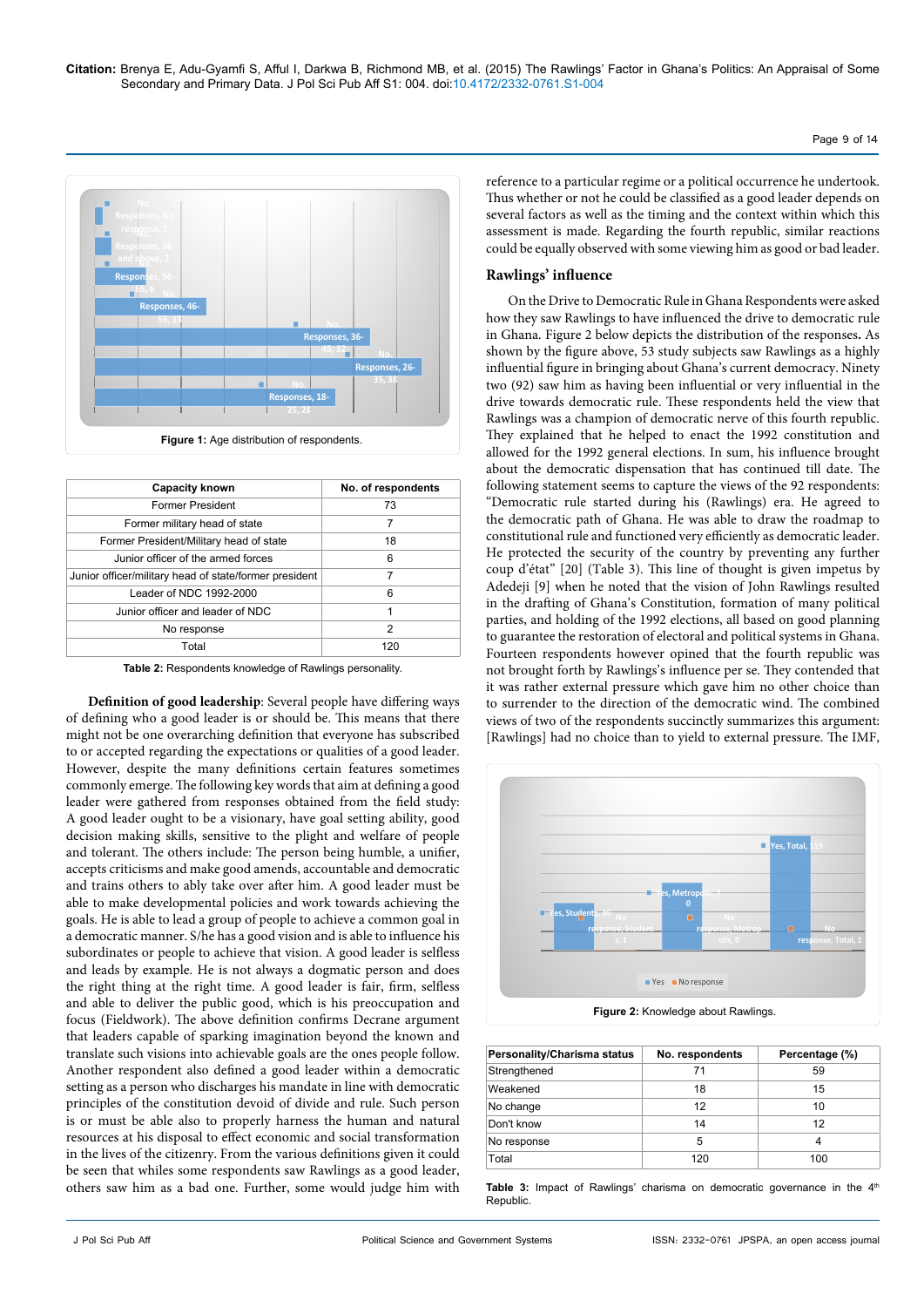**Citation:** Brenya E, Adu-Gyamfi S, Afful I, Darkwa B, Richmond MB, et al. (2015) The Rawlings' Factor in Ghana's Politics: An Appraisal of Some Secondary and Primary Data. J Pol Sci Pub Aff S1: 004. doi:[10.4172/2332-0761.S1-004](http://dx.doi.org/10.4172/2332-0761.S1-004)

World Bank and donor conditionalities (therefore) other than Rawlings himself influenced the drive to democratic governance. The opposition parties also helped to demand democratic rule from the military regime which had lasted for eleven years" (Figure 3).

# **Military regimes and Ghana's political development: Rawlings**

Respondents were asked how beneficial in their view the various military regimes especially those of Rawlings had been to the political development of Ghana. Figure 4 below indicates the responses gathered. Figure 4 suggests that sixty (60) respondent saw Rawlings' military regimes as very beneficial or beneficial to political development in Ghana. These respondents argued that Rawlings prevented additional coups with their attendant negative impacts. They indicate that he prevented corruption in government and its parastatal agencies. They opined further that the decentralisation project was undertaken during one of his military regimes. This follows from the creation of the People's Defense Committees signaled the prelude for decentralization policy in Ghana though its implementation was farfetched. It could also be made clear that the erosion of the chieftaincy institution in the socio-political organization of the country in the face of decentralization reforms during and after the PNDC era just like the Nkrumah days dealt a heavy blow to this avowed political institution whose tremendous role particularly in local governance cannot be overemphasized even before the coming of the Europeans. The following response summarizes the views of the 60 respondents: "Before the advent of Rawlings, corruption was rampant. There was lack of basic





| PNDC as still-birth to political development | No. respondents | Percentage (%) |
|----------------------------------------------|-----------------|----------------|
| Strongly agree                               | 27              | 22             |
| Agree                                        | 25              | 21             |
| Neither agree nor disagree                   | 14              | 12             |
| <b>Disagree</b>                              | 35              | 29             |
| Strongly disagree                            | 5               | 4              |
| No response                                  | 14              | 12             |
| Total                                        | 120             | 100            |

Page 10 of 14

**Table 4:** PNDC rule as a still-birth to Ghana's political development.

amenities and commodities in Ghana. He was able to halt the decay. Though a military ruler, he brought the decentralisation concept and involved the people in nation building. He also safeguarded the peace and security of the country by preventing several coup attempts". Thirty nine (39) study subjects were rather of a contrary view that Rawlings military regimes were not beneficial to Ghana's political development. Forty five posited that Rawlings military regime were either not beneficial or not very beneficial. The 39 and the additional 6 contended that the military regime supervised massive human rights abuse. Properties of people perceived to be political opponents were unjustifiably confiscated. Some argued further that: "As compared to other African countries [perhaps Botswana and Mauritius], military regime has made our country stagnate. (That) military regime stifles democracy and the rule of law. It tramples upon the fundamental rights of citizens" [20] (Table 4).

## **Impact of Rawlings personality and charisma on democratic governance**

Personality and charisma plays a significant role on the extent to which a particular leader or individual can influence a community, nation and its government. Rawlings as an ex-president of Ghana has had some influence in offering comments and criticisms in the democratic governance of the present republic. He seems to have secured audience with the charisma he possesses. One respondent argued along this line that: "Rawlings has large followers and when he speaks people listen" [20]. Seventy one representing (59% of the) respondents contended that the personality and charisma of Rawlings has strengthened as far as its impact on Ghana's fourth republican governance is concerned. To them Rawlings even criticizes ills in his own political party and openly decry government deficiencies whenever possible. Twelve (10% of the) respondents however saw no change in the charisma of Rawlings on democratic governance. Fourteen (12% of the respondents) did not know whether or not there has or there has not been any change in Rawlings' charisma and impact on the fourth republic. Eighteen (15% of the) study subjects found that the charisma of Rawlings is weakened over the years.

#### **Political rule under Rawlings: The PNDC/NDC regimes**

One hundred and one study subjects had experienced political rule under Rawlings. While some saw the experience as rather negative others found it quite positive. For the first set of respondents, Rawlings rule was best described as tyranny. They argued that it allowed soldiers to flog Ghanaians unnecessarily. On a positive light some study subjects argued that Rawlings PNDC/NDC rule brought about discipline, reduced corruption, and prevented hoarding of good and its attendant sufferings. These opinions are evident in the following assertions: "His (Rawlings) regime instilled discipline in public institutions and reduced corruption. Ghana was a more disciplined society than it is today. Corruption was also minimal. His regimes raised awareness about participation in political activities". Figure 5 presents the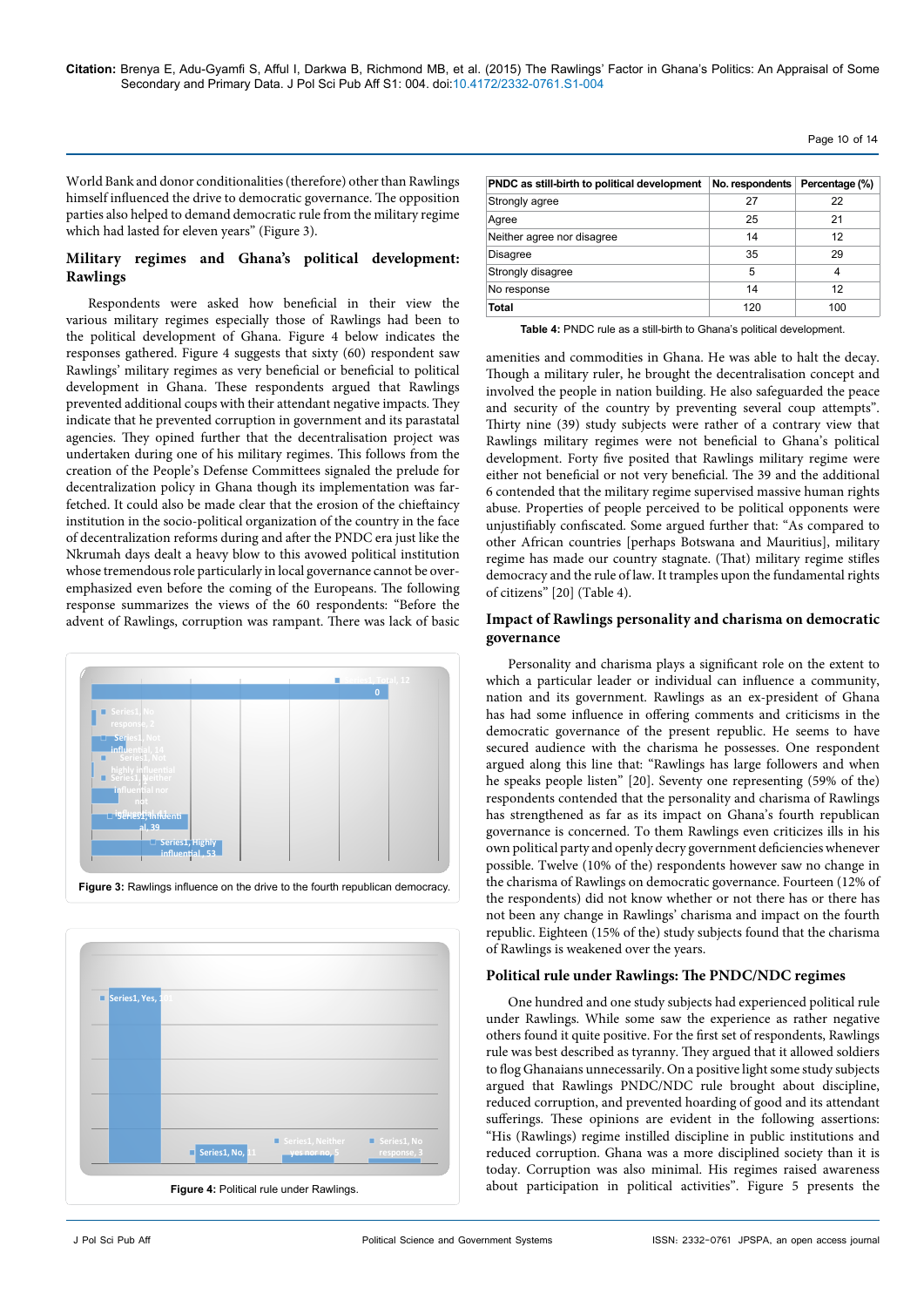



distribution of the responses regarding respondents experience or otherwise PNDC/NDC regime.

# **The June 4th uprising**

The June  $4<sup>th</sup>$  uprising was a revolution which was necessitated by the economic hardships experienced by Ghanaians in the late 1970s. In order to gauge the importance of this revolution in the minds of Ghanaians, respondents were asked to rate its relevance from highly relevant to highly irrelevant. The figure summarizes the responses gathered. From Figure 6, 24% representing 29 of the respondent saw the June 4 uprising as highly relevant. 25 (21%) more saw it as relevant. 14 (12%) were indifferent and saw the uprising as neither relevant nor irrelevant. 21 (17%) saw the incidence as irrelevant. 16% (19) saw June 4th as highly irrelevant whiles the remaining 12 (10%) did not respond to the question with reasons unknown to the researchers. According to those who saw June 4<sup>th</sup> as relevant or highly relevant: "It brought hope to Ghanaians by arresting the decay that existed. It also stopped kalabule, hoarding of goods which practice led to high cost of living in Ghana. June 4<sup>th</sup> (helped) put an end to military rule. Its (undesirable outcomes) reminds people to be democratically oriented and shun any form of military rule". Those who saw June 4<sup>th</sup> as neither relevant nor irrelevant argued that it did not add lasting developmental benefits to the country. For the study subjects who found the uprising as irrelevant or highly irrelevant opined that: "June 4<sup>th</sup> led to armed robbery in the (whole) country. That it caused much murder and brutalities. The uprising was undemocratic and violated human rights" [20] (Figure 7).

Page 11 of 14

# **Military regime as still-birth in Ghana's political development**

The concept of stillbirth means the birth of a dead foetus. Put differently a child that is dead on arrival or born dead. In employing this concept to explain the effect of Rawlings' military regime on Ghana's political development, it implies that the regimes did not give birth to "living" political experiences or could not usher the nation into progress in its political agenda. Some respondents who disagreed contend that since the PNDC regime gave birth to the enduring fourth republic it is not fair to describe the military regime of Rawlings as a stillbirth to the nation's political development. The response below indicate this response "The concept of still birth to me means that a child who is born dead. The PNDC regime rather gave birth to the fourth republic which has survived till now. It transformed our political system from undemocratic to democratic rule. It (therefore) prepared the grounds for proper democratic rule and hence made the people know the differences between military rule and a democratic dispensation" [21] some argued further that: the PNDC/NDC regime stalled any possible coup d'états. It undertook an important change from military government to civilian government which has perpetuated till today" [21]. For these reasons forty respondents disagreed that Rawlings' military regime represented a stillbirth in Ghana's political development. Fifty-two respondents however agreed



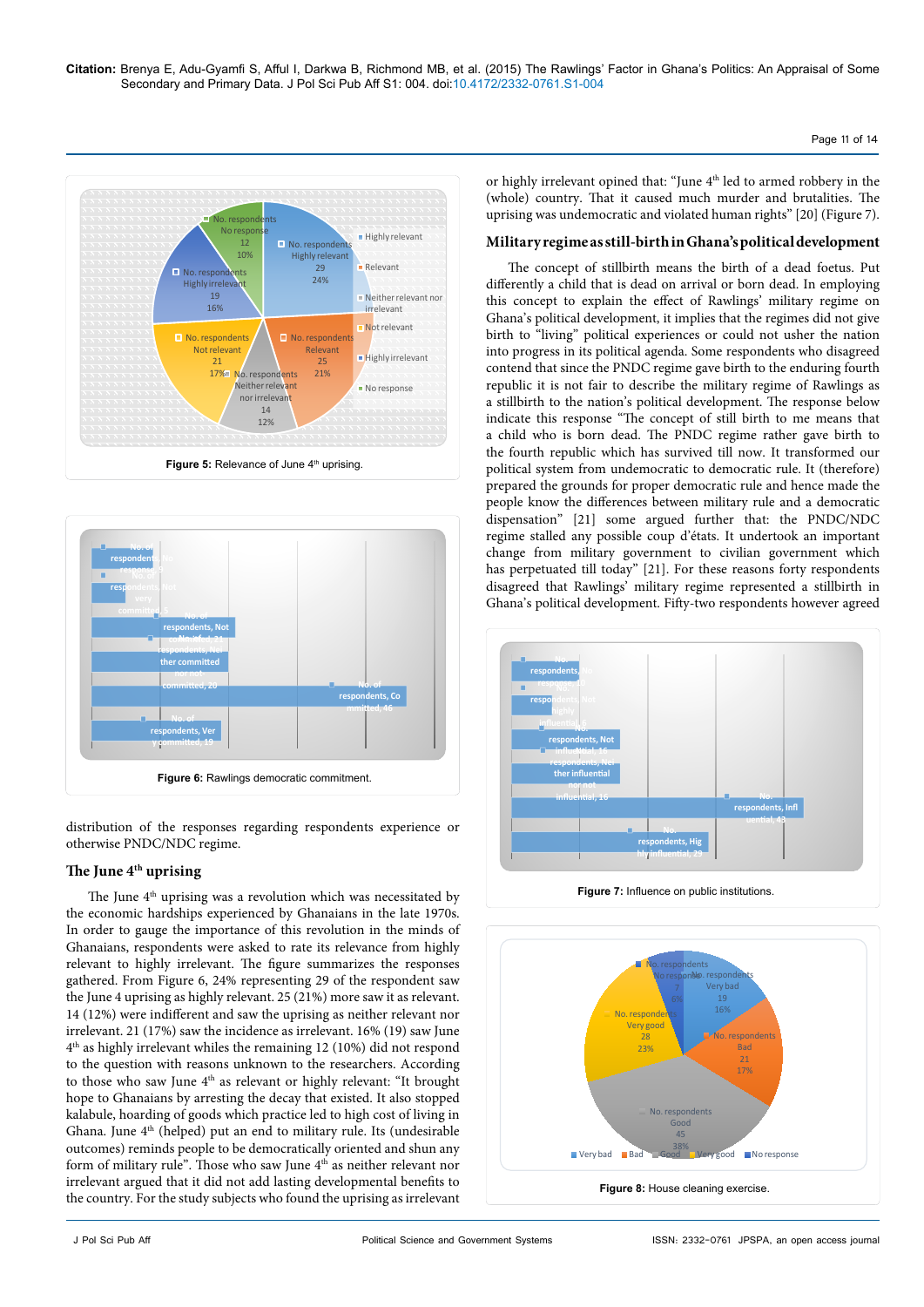or strongly agreed that PNDC was a stillbirth to political development in Ghana contending that: "Although the regime initially tackled corruption, nepotism and allowed for transparency these gains were not consolidated" [20] (Figure 8). Some of the fifty-two even argued more forcefully that the military regime stalled multi-party democracy. To these: "Until then [military intervention] Ghana had enjoyed some kind of constitutional rule and were making progress but [thanks to the PNDC regime) it took eleven (11) years to get back to constitutional rule. A government which was supposed to be provisional staying in power for eleven years before initiating democratic rule was unacceptable. It was therefore a setback in the country's democratic progress" [21]. These study subjects further indicated that military rule should be abhorred. In their words: "Military regime does not speak well of an economy, hence there was no improvement in political development" [20].

## **Commitment and political will towards democracy**

On the continuum Rawlings as very committed to or not committed to democracy, sixty-five of the respondents saw him as committed or very committed. In this light the response below may help explain why some respondents saw Rawlings as having committed himself towards democracy during his reign. Even though he [Rawlings] had the training and the trait of a soldier and was used to military rule, he submitted himself to the democratic rule. This was a sign of commitment towards democracy [21]. Indeed many military leaders in Africa are quite hesitant and sometimes would fight with all they have to retain their dictatorial military regimes. However, it takes someone who at least has some interest in democracy or perhaps has no option given international pressure to yield to the democratic wind which is gradually blowing across the African continent. Some of these respondents also saw Rawlings' democratic commitment in the following light: "He resigned as a military government and contested as presidential candidate to be elected. He handed over power peacefully when his party lost elections after he had been 19 years in power. He gave constructive criticism whiles in opposition" [20]. They further argued that: "From 1992 he changed our political system from military rule to civilian rule. He fought corruption and promoted accountability which is important for every democracy*.* He still speaks against bad governance in the country" [20]. Twenty six study subjects of which twenty one saw Rawlings as not committed and the five not very committed argued that: "He only yielded to pressures from global quarters. He had no choice but to accept democracy. When he supervised the 1992 constitution, he ensured that the constitution secured more of his personal interests than that of the larger population". They opined further that: "Any person who comes to power through military coup d'état does not encourage democracy". Twenty respondents however saw Rawlings as neither committed nor not committed to democracy. They follow the argument that "he [Rawlings] had no choice than to yield to western pressure in exchange for funding from foreign donors and international institutions" [20]. These views confirm Adjei [9] assertion that pressure from western government particularly the United States brought a turnaround in Rawlings' attitude to the 1992 reinstitution of democracy in Ghana.

## **Women empowerment**

Women through the ages have been subjected and underrepresented in the government of many countries and Ghana has yet to be an exception. Thus the democratic commitment of Rawlings' regime could be explained in part by the degree to which he sought to promote women's right and political participation in Ghana. Stated differently, knowing whether or not he put forth policies and programme to

ensure women empowerment is a one of the significant variable in explaining the positive aspects of Rawlings' rule. Eighty-three of the study subjects were aware of one or more policies instituted by Rawlings to empower women. One movement respondents identified as having sought to empower women is the 31<sup>st</sup> women's movement. The 31<sup>st</sup> women's movement was indirectly connected to Rawlings. Although the wife spearheaded this project, about fifty eight of the respondents saw it as one very important medium through which Rawlings empowered Ghanaian women. These respondents noted that: "Rawlings' administration advanced affirmative action. It brought about PNDC LAW III, Intestate succession law that gave spouses a share of marital properties. These helped women to have a share of their husband's property in cases where the deceased spouse left behind no clear will" [22]. They further find that Rawlings "allowed women to take part in his government". That he also made considerable efforts towards girl child education through educational policies that allowed women (girls) to enrol or increased their enrolment in schools". Some of the 83 study subject also argued that the agricultural policy which brought about free spraying of crops also helped subsistence farmers mostly women to increase crop yield and consequently a rise in their standard of living and quality of life. The Women and Juvenile Unit (WAJU) which handles cases of domestic violence against women and children was also cited as one of the ways Rawlings empowered Ghanaian women. Respondents also declared that Rawlings facilitated family planning practices which helped women to control pregnancy and childbirth (Table 5).

Page 12 of 14

## **Influence on performance of public institutions: Electoral commission and the press**

Respondents' views were sought on whether or not they see Rawlings as having influenced the performance of public institutions especially the electoral commission and the press. The following diagram displays the resultant responses. To many of the seventy two respondents who saw Rawlings as having influenced the performance of public institutions, Mr Rawlings ensured accountability on the part of the officials in the various institutions. The press was also careful in not allowing politics of insult and unfound allegation rolling through their airwaves. However, one could contend that this sanitization of the media also affected press freedom and contributed greatly to the culture of silence and docile nature of many Ghanaians who in the face of economic hardships and bad governance refuse to overtly register their displeasure but rather remaining calm to endure whatever comes their way.

## **The house cleaning exercise: Effect on accountability and reduction in corruption**

The house cleaning exercise was supposed to be undertaken to get rid of corruption and social injustice that had bewildered Ghana hence responsible for the 1979 coup d'état. When respondents were asked to describe the house cleaning exercise and its impact on corruption and accountability about sixty one percent representing seventy three study subjects saw the exercise as either good or very good. According to these

| Awareness of women<br>empowerment policies | No. respondents | Percentage (%) |
|--------------------------------------------|-----------------|----------------|
| Yes                                        | 83              | 69             |
| No                                         | 18              | 15             |
| Neither yes nor no                         | 11              | 9              |
| No response                                | 8               |                |
| Total                                      | 120             | 100            |

**Table 5:** Women empowerment policies.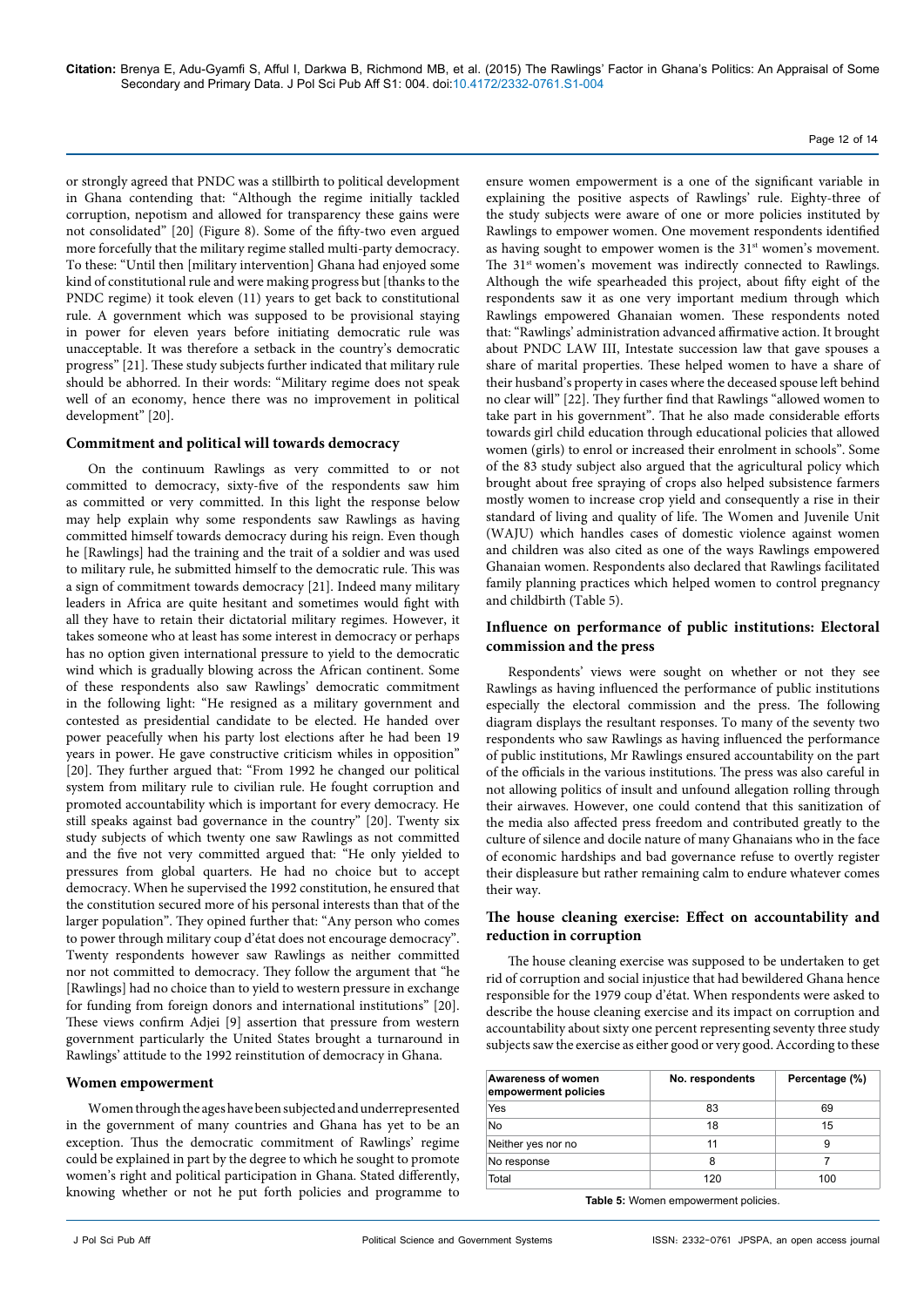| Page 13 of 14 |  |  |
|---------------|--|--|
|               |  |  |

| Response                        | No. Respondents | Percentage (%) |
|---------------------------------|-----------------|----------------|
| Very well                       | 5               | 4              |
| Well                            | 25              | 21             |
| Neither very well nor very poor | 30              | 25             |
| Poor                            | 36              | 30             |
| Very poor                       | 18              | 15             |
| No response                     | 6               | 5              |
| Total                           | 120             | 100            |

**Table 6:** Enjoyment of human rights under Rawlings.

respondents the house cleaning exercise helped to reduce corruption in the country and ensured greater discipline among government officials as well as the citizens. Thirty three percent of the respondents however saw the house cleaning exercise as bad or very bad. They intimated that the exercise was rather done on tribal and nepotism basis. They explained that some members who were corrupt in his party were not brought to book. Seven of the respondents did not respond for reasons unknown to the researchers.

#### **Human rights and freedoms under rawlings**

Forty-five percent of respondents rated Rawlings poor to very poor in terms of human rights. They cited the killings of individuals suspected to be corrupt, confiscation of properties, flogging of men and women and the June 4<sup>th</sup> uprising as all contributing to human right abuses. Twenty-five percent of study subjects however argue that human rights were enjoyed well or very well under Rawlings' rule (Table 6).

#### **Impact of Rawlings on Ghana's politics**

The impact of Rawlings on Ghana politics was viewed in a positive light by some respondents whiles other saw it as rather negative. In the positive sense, at the political economy level, some study subjects (hereafter positivists) opined that Rawlings promoted transparency and accountability in public offices. According to them "Rawlings did not allow people to embezzle public funds". With respect to human rights and administration of justice, positivists argued that Rawlings promoted social welfare and has contributed greatly in reducing violence against women. Regarding democratic governance positivists argued that his yielding to multi-party democracy and handing over political power when his party lost the 2000 presidential elections has helped create a culture of accepting electoral defeat when a party loses an election. This therefore has some bearing with the notion of Carbone [14] who asserts that the formation of the NDC was instrumental to the civilianization of the PNDC ruling group and to the latter's adaptation to competitive politics. Rawlings, in the view of the positivists encouraged women participation in government. To them women became very active in nation building and such efforts provided the platforms for women to further engage in the political process in Ghana. Majority of the positivists made a strong case that a very great impact of Rawlings lies with political decentralisation, namely the introduction of District Assembly concept. To these respondents: "This local government system established by Rawlings was a great effort which is one of the ways politics reached the grassroots level. It was a laudable undertaking that decentralised political powers to the people". In terms of rural development, positivists cited Rawlings' intensification of the rural electrification project and the construction of motorable roads to reach some villages in Ghana. Given the enormous contribution of the rural areas to the Ghanaian economy over the years, and on the principle of equity and social justice between the rural and urban Ghana, this move through the social amenity approach to foster the rural areas to rise above themselves to better their living standards. Rawlings was also seen as having established some form of public order. The argument was that it was difficult to label unfound allegations against public officials or take the law into one's own hands irrespective of whatever situation was at hand. Positivists further noted that by involving all tribes in the country in the nation's politics, Rawlings helped to reduce tribal politics in the country. His modus operandi was to get the support from all tribes within the country for the course he chose. However his major inclination with the Ewe tribe particularly during the PNDC era where appointments and other government positions were reserved for Ewes cannot be over-bloated in Ghana's political arena. This has largely heightened the feeling and idea of the NDC being a party for the Ewes and Non-Akans, a situation tantamount to the "dirty" tribal politics in Ghana given the general description of their opposite, NPP as an Akan-dominated political party. In the words of Adjei [9] "political tolerance in Ghana was bent to come to an end following the PNDCs policy of entrenching political power within the Ewe tribe which makes up about only six percent of the population and at the same time appointing more Ewes to higher positions than their numbers in the overall population. Some respondents generally opined that he gave many positions to Northerners and Ewes which confirms the earlier assertion by Adjei [9] which seems to have perpetuated to this day. The following sums up a comment by a respondent: "Rawlings encouraged tribalism. Transparency was not much seen even during his democratic regime". Upon detailed analysis it could be inferred that Rawlings' maternal "roots" from the Volta region is partly to blame for this action. In relation to socio-cultural setup of the country which pitched one tribe against the other, positivists argued that Rawlings helped to break this tribal factionalism through cross-ethnic marriage. "As a Ewe, he married an Ashanti lady" which was somehow unthinkable at the time [22]. The contrary view had it that, regarding transparency and accountability although "Rawlings might have disliked corruption some of his people were accused of mismanaging public funds yet many of these allegations were not investigated" [22]. At Political economy level, some respondents alleged that Rawlings misappropriated some of the nation's fund and deposited them in a foreign bank accounts. They alleged further that he diversified state owned institutions to cronies, a practice which to them has lingered on as part of Ghana's body politic. The alternative argument also refers to the "culture of silence" and contends that it hindered democratic governance in the country. This was because freedom of expression and the press which are vital components of every good democracy were suppressed. Regarding human rights and administration of justice, the alternative view argued that Rawlings had a rather negative impact. They noted that the introduction of criminal libel law meant there was very little if any regard for human rights. Further, they argued, June 4<sup>th</sup> trampled upon the right of food sellers as it forced them to unwillingly give out their commodities and worst off at lower prices. In contrast to women empowerment, a respondent had this to say "women were afraid to enter into politics during Rawlings term of office" [22]. This argument derives from the assertion that there were brutalities associated with Rawlings regime and that women are normally averse to violence.

## **Conclusion**

Good leadership has become a sine-qua-non for democratic governance in current times. It is to this end, that Rawlings's leadership and political authority was delved into to provide useful information and nuances that come with the onerous responsibility of political leadership. Jerry John Rawlings affectionately known to many Ghanaians as JJ has undoubtedly has a far-arching positive impact on Ghana's politics. As noted by Chazan cited in Adedeji [9] "without Rawlings' strength of character and unwavering determination, Ghana would not have survived the Economic Recovery Programs (ERPs)